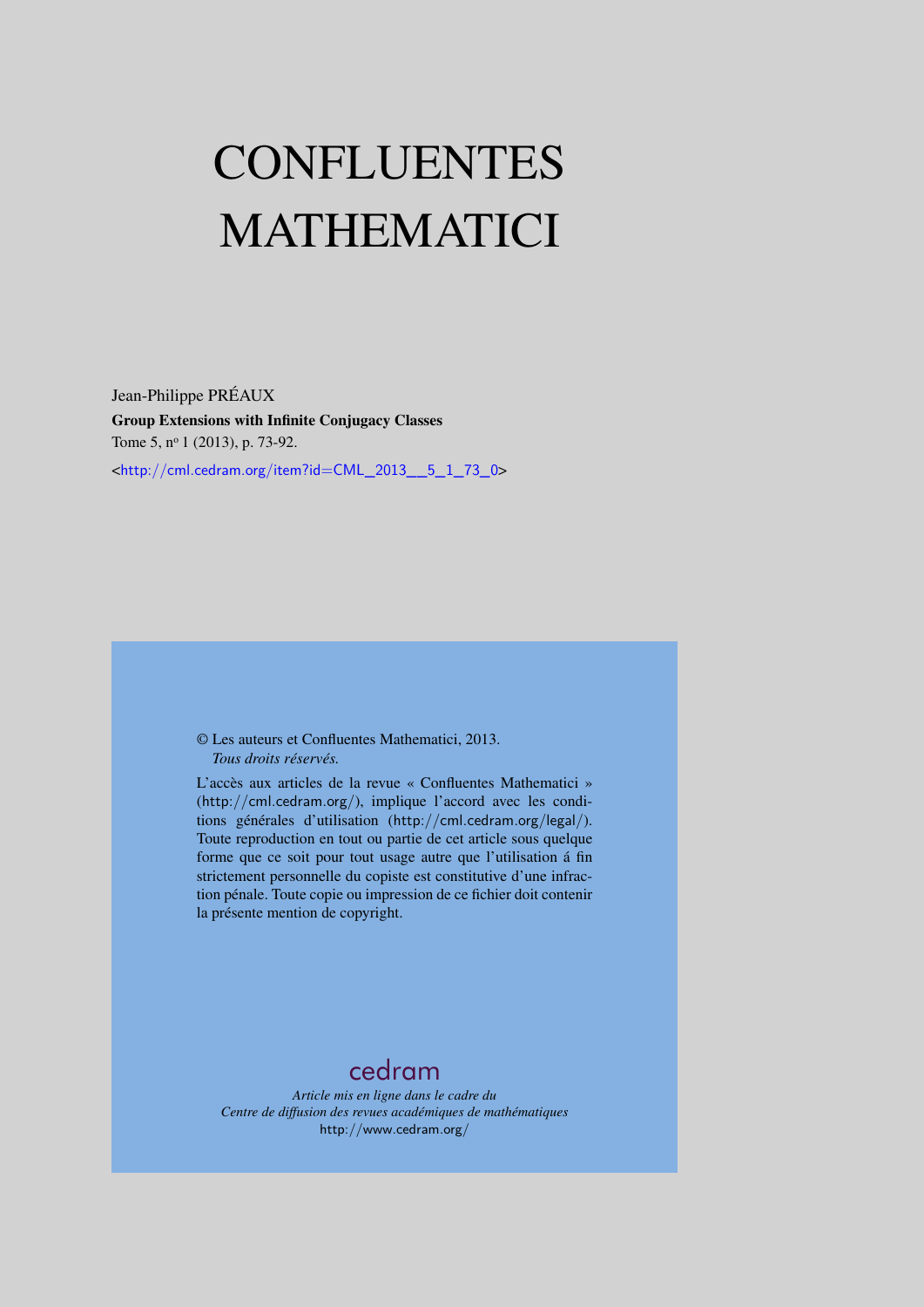# **GROUP EXTENSIONS WITH INFINITE CONJUGACY CLASSES**

#### JEAN-PHILIPPE PRÉAUX

Abstract. We characterize the group property of being with infinite conjugacy classes (or *icc*, *i.e.* infinite and of which all conjugacy classes except {1} are infinite) for groups which are extensions of groups. We prove a general result for extensions of groups, then deduce characterizations in semi-direct products, wreath products, finite extensions, among others examples we also deduce a characterization for amalgamated products and HNN extensions. The icc property is correlated to the Theory of von Neumann algebras since a necessary and sufficient condition for the von Neumann algebra of a discrete group  $\Gamma$  to be a factor of type *II*1, is that Γ be icc. Our approach applies in full generality to the study of icc property since any group that does not split as an extension is simple, and in such case icc property becomes equivalent to being infinite.

## **INTRODUCTION**

A group  $\Gamma$  is said to be with *infinite conjugacy classes* (or *icc* for short) if  $\Gamma$  is infinite and all of its conjugacy classes, except {1}, are infinite. The icc property has been studied in several classes of discrete groups: free groups and free products in [\[9\]](#page-20-0), groups acting on a Bass-Serre tree in [\[3\]](#page-20-0), fundamental groups of 3-manifolds and  $PD(3)$ -groups in [\[6\]](#page-20-0).

The main motivation for studying this property in discrete groups arises from the theory of von Neumann algebras (cf. [\[4\]](#page-20-0)). For a discrete group  $\Gamma$  one defines the von Neumann algebra  $W^*_\lambda(\Gamma)$  of  $\Gamma$  which yields important examples of more general von Neumann algebras, *i.e.* of ∗-algebras of bounded operators on a (separable) Hilbert space closed in the weak topology and containing the identity. The decomposition theorem of von Neumann asserts that each von Neumann algebra on a separable Hilbert space is a 'direct integral' of factors, *i.e.* of von Neumann algebras whose centers are reduced to the scalar operators C. Therefore, the problem of classifying isomorphic classes of von Neumann algebras reduces to that of classifying isomorphic classes of factors. The factors fall into several types among which *factors of type*  $II_1$  play an important role and are intensively studied. Concerning von Neumann algebras of groups, factors can only be of type *II*<sup>1</sup> and are characterized by the

**Murray-von Neumann characterization.** A von Neumann algebra *W*<sup>∗</sup> *λ* (Γ) of a discrete group  $\Gamma$  is a factor of type  $II_1$  if and only if  $\Gamma$  is icc.

Thus icc discrete groups provide examples of factors of type  $II_1$ ; uncountably many as stated in [\[8\]](#page-20-0). That makes interesting asking whether an arbitrary discrete group is icc other not.

This work is concerned with the icc property for extensions of groups (cf. [\[10\]](#page-20-0)). We give a characterisation of the icc property by mean of the invariants of the extension, then we particularize this general result in cases of extensions that split: semi-direct products and wreath products; among several other cases and examples.

In section 1 we state two concise conditions that are sufficient for a group that decomposes as an extension to be icc. The former one is also necessary and we characterize it by a precise statement; we give an example proving that the latter one is not a necessary condition, despite what one should expect. In section 2 we weaken that last condition in order to obtain necessary and sufficient conditions; this yields the main result; we also give noteworthy reformulations under additional hypotheses. The sections 3 and 4 are devoted to particularizations of the general

Math. classification: 20E45, 20E22.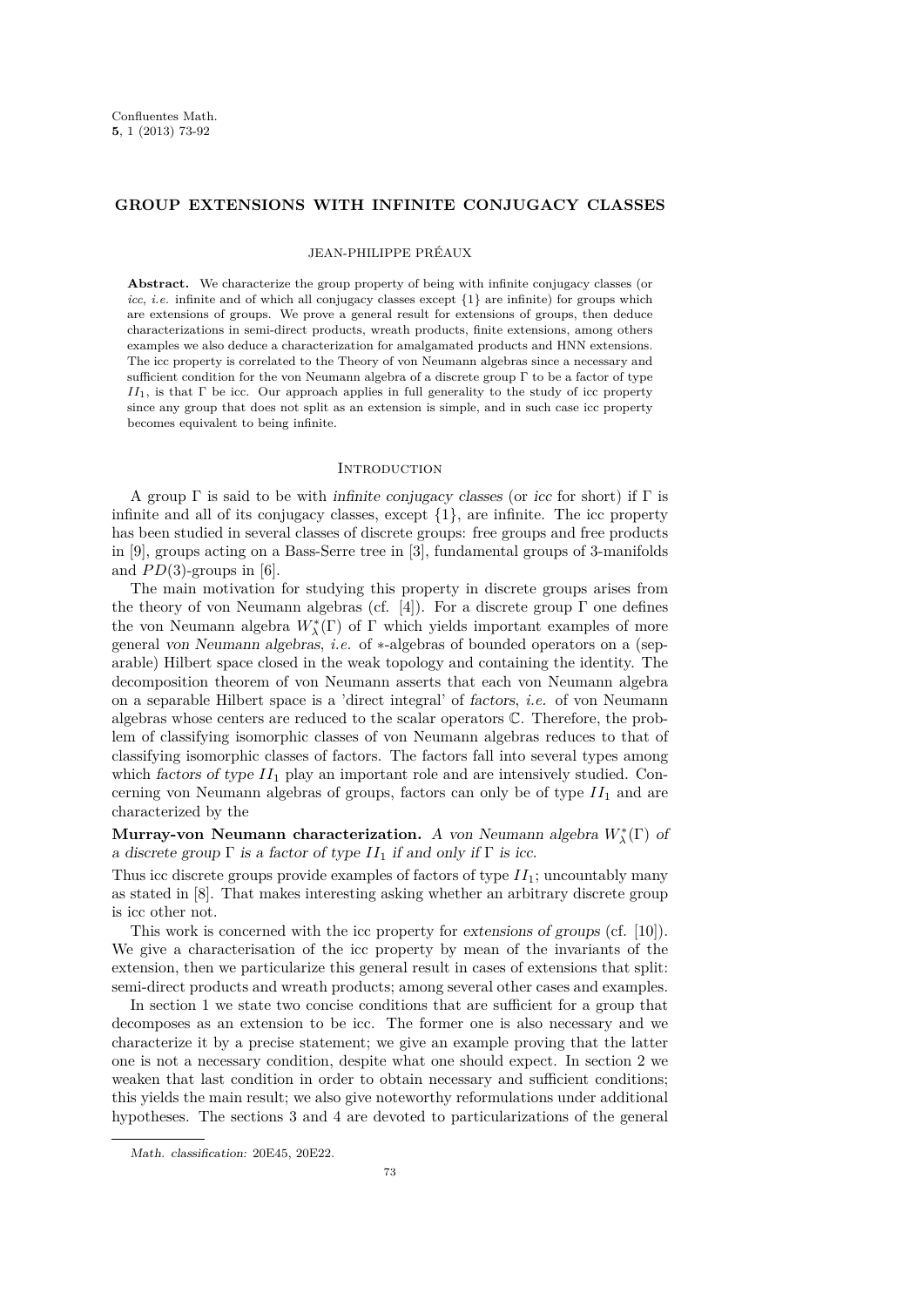<span id="page-2-0"></span>result to, respectively, semi-direct products and wreath products (both complete and restricted). In the last section we give examples of what the result becomes in particular cases, among that groups with a proper finite index subgroup, amalgams of groups and HNN extensions (recovering briefly the results stated in [\[3\]](#page-20-0)). Those last examples are an illustration that our approach applies in full generality to the study of the icc property in groups: on the one hand a simple group is icc whenever it is infinite (cf. Proposition 0.1), on the other hand any non-simple group decomposes non-trivially as an extension and our results apply.

# 0. Notations and preliminaries

Let *G* be a group, *H* a non-empty subset of *G*, *e.g.* a subgroup, and  $x, y \in G$ , we use notations  $^yx := yxy^{-1}$  and  $^Hx := \{^yx; y \in H\}$ ; in particular,  $^Gx$  denotes the conjugacy class of  $x$  in  $G$ . The centralizer of  $x$  in  $H$  and the center of  $G$  are denoted respectively by  $C_H(x)$  and  $Z(G)$ . Note that the cardinal  $|G_x|$  of  $G_x$  equals the index  $[G : C_G(x)]$  of  $C_G(x)$  in *G*; indeed, the group *G* acts transitively on  $^G x$ , and *x* has stabilizer  $C_G(x)$ . In particular, icc groups have trivial centers, and a direct product of groups  $\neq \{1\}$  is icc if and only if each of its factors is icc.

PROPOSITION  $0.1.$  — A simple group is icc if and only if it is infinite.

Proof. — An icc group is infinite, so let  $G$  be an infinite simple group, we need to prove that *G* is icc. Suppose on the contrary that *G* is not icc, and let  $g \in G \setminus \{1\}$ with centralizer  $C_G(q)$  of finite index in *G*. The intersection *C* of all conjugates of  $C_G(q)$  in *G* is normal with finite index in *G*. Since *G* is infinite  $C \neq \{1\}$ , since *G* is simple  $C = G$ . But  $C$  has a non trivial center which is impossible for an infinite simple group.  $\square$ 

#### 1. Sufficient conditions that are not necessary

We say that a subgroup *N* of a group *G* is finitely normalized by *G* if *N* is normal in *G* and the action of *G* by conjugacy on *N* has only finite orbits. For *K* a normal subgroup of *G* we denote by:

$$
FC_G(K) = \{u \in K \, ; \, |^G u| < \infty\}
$$

the union of finite *G*-conjugacy classes in *K*. It's easily seen that  $FC_G(K)$  is a normal subgroup of *G*, the greatest subgroup of *K* which is finitely normalized by *G*. Let denote by  $FC(G) = FC_G(G)$  the union of finite conjugacy classes in *G*;  $FC(G)$  is a characteristic subgroup of *G* and  $G \neq \{1\}$  is icc if and only if  $FC(G) = \{1\}.$ 

Obviously  $FC_G(K) \neq \{1\}$  implies that *G* is not icc. The condition  $FC_G(K) \neq$ {1} is characterized by:

PROPOSITION 1.1. — Let *K* be a normal subgroup of *G*; then  $FC_G(K) \neq \{1\}$ if and only if one of the following conditions occurs:

- (i) *K* contains a non-trivial finite subgroup normal in *G*,
- (ii) *K* contains a non-trivial free Abelian subgroup  $\mathbb{Z}^n$  normal in *G* such that the induced homomorphism  $G \longrightarrow GL(n, \mathbb{Z})$  has a finite image.

Proof. — Clearly if (i) or (ii) occurs then  $FC_G(K) \neq \{1\}$ . Let's show that (i) and (ii) are also necessary. Let  $u \neq 1$  lying in  $FC_G(K)$  and  $N_u$  the normal subgroup of *K* finitely generated by all conjugates of *u* in *G*. The centralizer  $Z_G(N_u)$  of  $N_u$ in  $G$  has a finite index in  $G$  since it equals the centralizer in  $G$  of the finite family  $G_u$ . Therefore the center  $Z(N_u) = N_u \cap Z_G(N_u)$  of  $N_u$  has finite index in  $N_u$ , and in particular  $Z(N_u)$  is a finitely generated normal Abelian subgroup of *G*. Let  $\text{Tor}Z(N_u)$  be the subgroup of  $Z(N_u)$  consisting of elements with finite order; Tor $Z(N_u)$  is finite, and normal in *G* since characteristic in  $Z(N_u)$ . If either  $N_u$  is finite or  $TorZ(N_u) \neq \{1\}$  then condition (i) holds. So we suppose in the following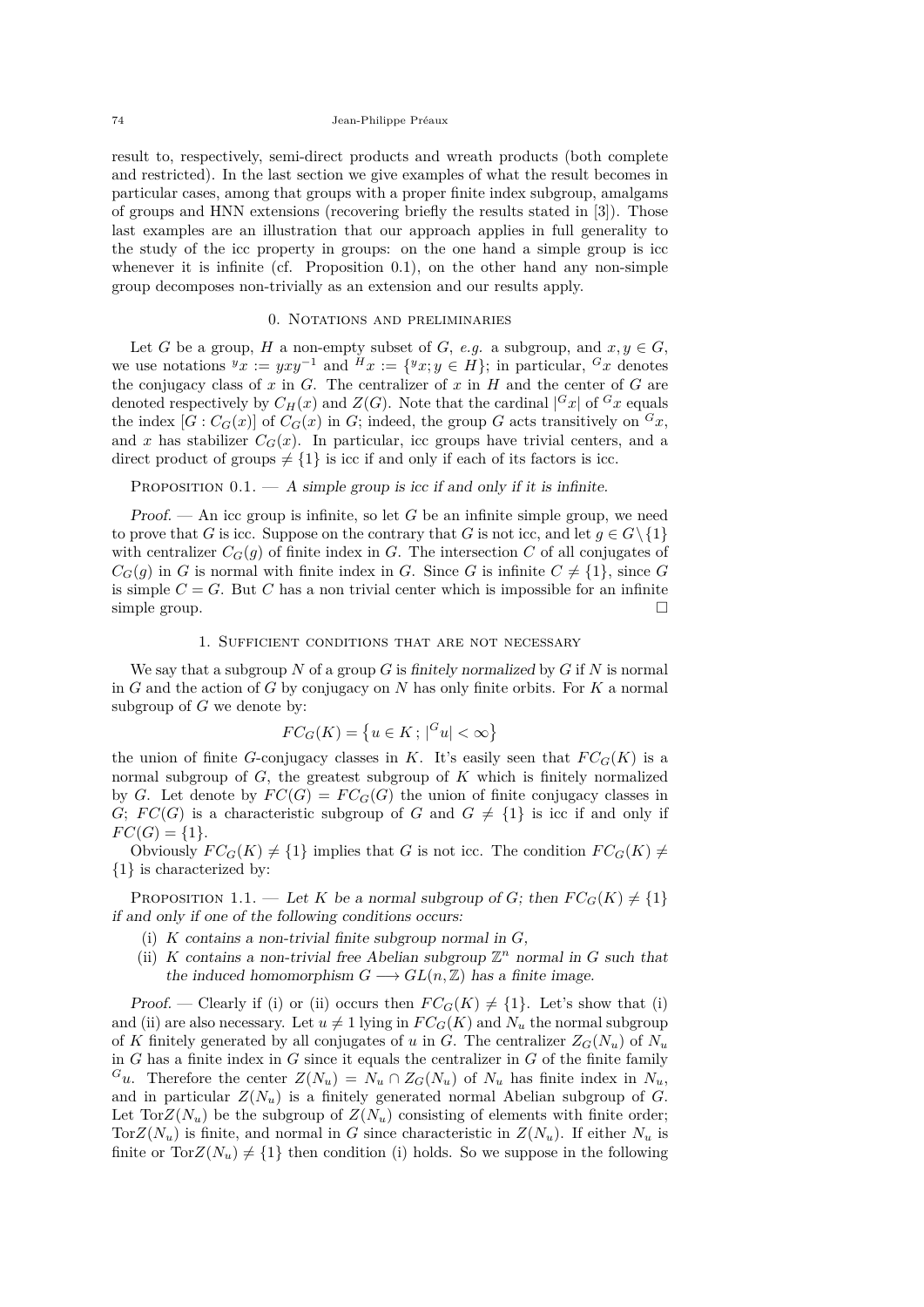<span id="page-3-0"></span>that  $N_u$  is infinite and  $Z(N_u)$  is torsion-free. Under these hypotheses  $Z(N_u) \simeq \mathbb{Z}^n$ for some  $n > 0$ . The homomorphism:

$$
\begin{array}{ccc}\nG & \longrightarrow & Aut(Z(N_u)) \\
g & \longmapsto & (v \longmapsto {}^{g}v)\n\end{array}
$$

composes with the isomorphism  $Aut(Z(N_u)) \simeq GL(n,\mathbb{Z})$  into a homomorphism  $\phi: G \longrightarrow GL(n, \mathbb{Z})$ . Given  $g \in G$ , the automorphism  $x \mapsto g_x$  of  $N_u$  permutes the finite generating set  $^G u$ , and in particular  $Aut(N_u)$  is finite as a subgroup of the symmetric group of  $^{G}u$ . Since  $Aut(N_u)$  projects onto,  $\phi(G)$  is finite. Condition (ii) holds.

Now that we have a precise statement upon  $FC_G(K) = \{1\}$ , we use that condition to characterize the icc property in extensions of groups. As a first attempt the next result gives a sufficient condition, that turns to be non-necessary as explained later.

PROPOSITION 1.2. — Let  $G \neq \{1\}$  be a group that decomposes as an extension:

$$
1 \longrightarrow K \longrightarrow G \stackrel{\pi}{\longrightarrow} Q \longrightarrow 1
$$

and  $\Theta: Q \longrightarrow Out(K)$  the associated coupling. A sufficient condition for *G* to be icc is:

(i)  $FC_G(K) = \{1\}$ , and

(ii)  $\Theta$  restricted to  $FC(Q)$  is injective.

Proof. — Let *G* decomposes as an extension as above. We suppose that *G* is not icc and prove that one of the conditions (i) or (ii) fails. Let  $w \in G \setminus \{1\}$  with finite conjugacy class *<sup>G</sup>w*.

First case. If  $w \in K$ , then  $w \in FC_G(K)$  and condition (i) fails.

Second case. If  $w \in G \setminus K$ ; note that  $\pi(w) \in FC(Q) \setminus \{1\}$ . Given  $u \in K$  let  $w_u = [u, w]$ ; on the one hand  $w_u \in K$  and on the other hand  $w_u \in FC(G)$ .

First subcase. If  $\exists u \in K$  with  $w_u = [u, w] \neq 1$ , then  $w_u \in FC_G(K)$  and condition (i) fails.

Second subcase. If  $\forall u \in K$ ,  $[u, w] = 1$ , then  $\Theta(\pi(w)) = 1$  and condition (ii) fails.  $\Box$ 

COROLLARY  $1.3.$  — The icc property is stable by extension.

Clearly condition (i) is also necessary for *G* to be icc. Condition (ii) is not, as shown in the following example.

Example  $1.4.$  — We construct an example of a group  $G$  that decomposes as an extension, and that is icc although condition (ii) of proposition 1.2 fails.

Consider the groups given by finite presentations and their subgroups:

 $K = \langle a_1, a_2, k_0, k_1 | [a_1, a_2], [a_i, k_j], i, j = 1, 2 \rangle \simeq (\mathbb{Z} \oplus \mathbb{Z}) \times F_2$  $A \simeq \mathbb{Z} \oplus \mathbb{Z}$  the subgroup of *K* generated by  $a_1, a_2$ ,  $F_K \simeq F_2$  the free subgroup of *K* generated by  $k_0, k_1$ ,  $Q = \langle q_0, q_1, q_2 | [q_0, q_1] = [q_0, q_2] = 1 \rangle \simeq \mathbb{Z} \times F_2$  $Q_0$  the cyclic subgroup of  $Q$  generated by  $q_0$ ,  $F_Q \simeq F_2$  the free subgroup of *Q* generated by  $q_1, q_2$ .

Let  $\phi, \psi \in SL(2, \mathbb{Z})$  be the automorphisms of *A* whose matrices with respect to the basis  $a_1, a_2$  are:

$$
M_{\phi} = \begin{pmatrix} 1 & 1 \\ 0 & 1 \end{pmatrix} \qquad M_{\psi} = \begin{pmatrix} 1 & 0 \\ 1 & 1 \end{pmatrix}
$$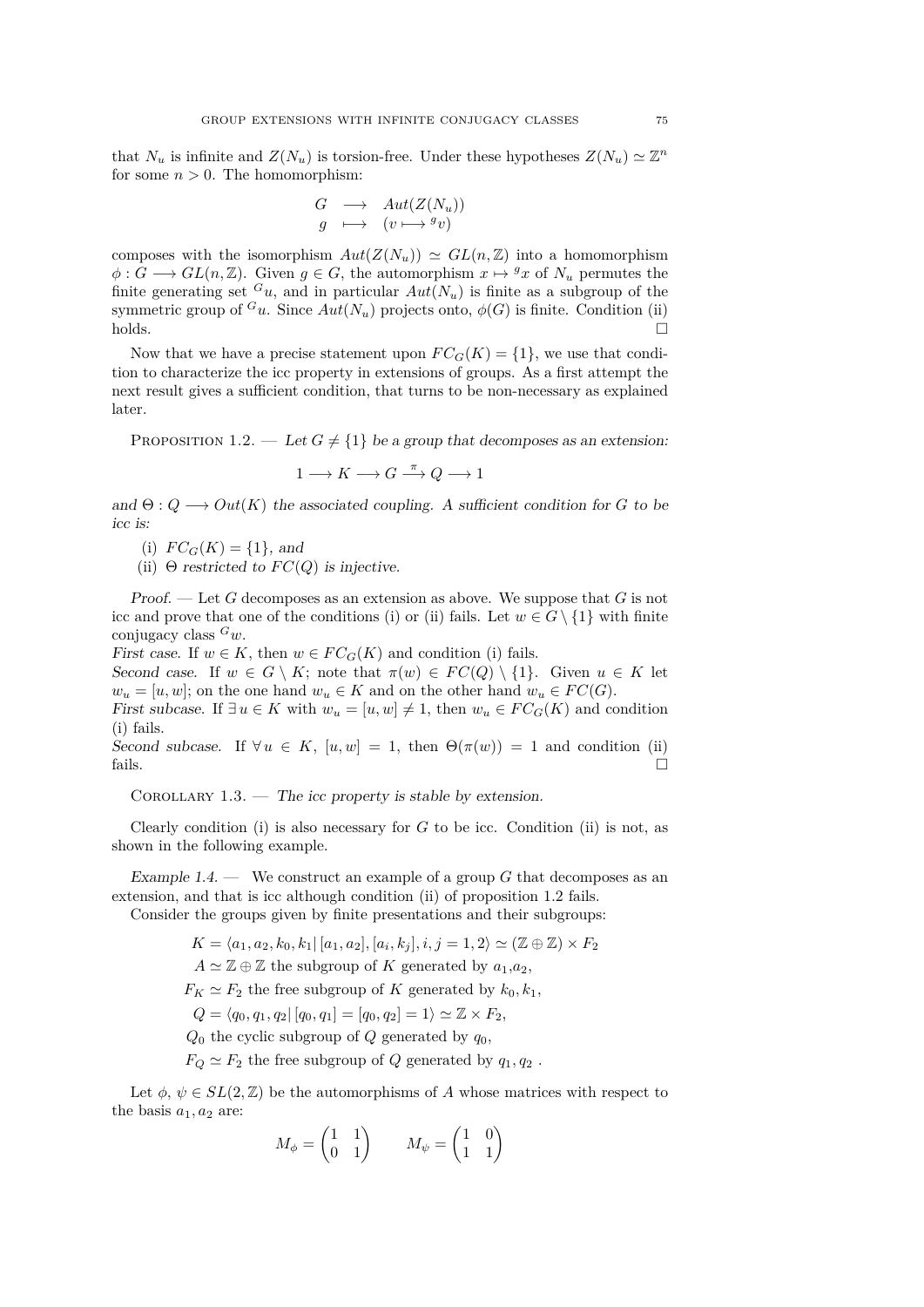Consider the three automorphisms  $\theta(q_0), \theta(q_1), \theta(q_2) \in Aut(K)$  defined by:  $∀ k ∈ K, ∀ a ∈ A,$ 

$$
\theta(q_0)(k) = {}^{k_0}k, \quad \begin{cases} \theta(q_1)(a) = \phi(a) \\ \theta(q_1)(k_0) = k_0 a_2 \\ \theta(q_1)(k_1) = k_1 \end{cases}, \quad \begin{cases} \theta(q_2)(a) = \psi(a) \\ \theta(q_2)(k_0) = k_0 a_1 \\ \theta(q_2)(k_1) = k_1 \end{cases}
$$

One verifies that  $\theta(q_0)$  both commutes with  $\theta(q_1)$  and  $\theta(q_2)$  so that  $\theta$  extends to  $\theta$  :  $Q \longrightarrow Aut(K)$ . Define  $G = K \rtimes_{\theta} Q$ ; *G* is a split extension with coupling  $\Theta = \Pi \circ \theta$  where  $\Pi : Aut(K) \to Out(K)$  is the natural projection.

Here  $FC(Q) = Q_0$  and  $\Theta$  is non injective when restricted to  $Q_0$ , indeed  $\Theta(q_0) = 1$ for  $\theta(q_0)$  is inner. Therefore *G* does not satisfy condition (ii) of proposition [1.2.](#page-3-0) Let's prove that nevertheless *G* is icc.

Note that *A* is the center of *K*, so that  $\theta$  induces  $\overline{\theta}: Q \longrightarrow Aut(A)$ ; one has  $\overline{\theta}(q_0) = Id$ ,  $\overline{\theta}(q_1) = \phi$  and  $\overline{\theta}(q_2) = \psi$ . Moreover  $FC(K) = A$  is free Abelian with rank 2. The maximal proper subgroup of *A* preserved by  $\phi$  (respectively  $\psi$ ) is cyclic generated by  $a_1$  (respectively  $a_2$ ); hence  $\overline{\theta}(Q)$  does not preserve a proper subgroup  $\neq$  {1}. Moreover  $\overline{\theta}(Q)$  is infinite, as well as its isomorphic image in  $GL(2,\mathbb{Z})$ . According to proposition [1.1,](#page-2-0)  $FC_G(K) = \{1\}$ . Hence for all  $k \in K$ ,  $G_k$  is infinite, and it suffices now to prove that all elements in  $G \setminus K$  have infinite conjugacy classes.

An element in  $G \setminus K$  is of the type:  $w = akq_0^n q$  with  $a \in A, k \in F_K, q \in F_Q$  and  $n \in \mathbb{Z}^*$ . Whenever  $q \neq 1$ ,  $^G w$  is infinite since it projects onto the infinite conjugacy class  $F_Q q$  in  $F_Q$  free group of rank 2. Consider now the remaining case  $w = akq_0^n$ . If *k* does not lie in the subgroup generated by  $k_0$ , then  $k_0^p w k_0^{-p} = a k_0^p k k_0^{-p} q_0^n$  and  ${k_0^p w k_0^{-p}}$ ;  $p \in \mathbb{Z}$   $\subset$  *Gw* is infinite. Hence we are now left with the case  $w = a k_0^m q_0^n$ ,  $m \in \mathbb{Z}, n \in \mathbb{Z}^*$ . Consider the set  $\{q_1^p w q_1^{-p}$ ;  $p \in \mathbb{Z}\} \subset \{Gw\}$ ,

$$
q_1^p w q_1^{-p} = q_1^p a k_0^m q_0^n q_1^{-p} = \phi^p(a) k_0^m a_2^m \phi(a_2^m) \cdots \phi^{p-1}(a_2^m),
$$

and one obtains that  $\{q_1^p w q_1^{-p}$ ;  $p \in \mathbb{Z}\}$  is finite if and only if:

$$
\exists p \in \mathbb{N}, \ \phi^p(a)^{-1}a = a_2^m \phi(a_2^m) \cdots \phi^{p-1}(a_2^m) \ . \tag{1.1}
$$

*,*

We now use additive notations and discuss on equation (1):

$$
\exists p \in \mathbb{N}, (Id - \phi^p)(a) = (Id + \phi + \cdots + \phi^{p-1})(a_2^m).
$$

One has:

$$
M_{\phi^p} = \begin{pmatrix} 1 & p \\ 0 & 1 \end{pmatrix} \quad ; \quad \mathbb{I} - M_{\phi^p} = \begin{pmatrix} 0 & -p \\ 0 & 0 \end{pmatrix} \quad ; \quad \mathbb{I} + M_{\phi} + \dots + M_{\phi^{p-1}} = \begin{pmatrix} p & \frac{p(p-1)}{2} \\ 0 & p \end{pmatrix}
$$
  
and  $a_2^m = \begin{pmatrix} 0 \\ m \end{pmatrix}$ ; set  $a = \begin{pmatrix} x \\ y \end{pmatrix}$ , the equation (1) becomes:  

$$
\exists p \in \mathbb{N}, \quad \begin{pmatrix} -py \\ 0 \end{pmatrix} = \begin{pmatrix} m\frac{p(p-1)}{2} \\ mp \end{pmatrix}
$$

which should hold only for  $m = 0$ . But when  $m = 0$ ,  $w = aq_0^n$ , on the one hand  $q_1^p w q_1^{-p} = \phi^p(a) q_0^n$  and  $\{q_1^p w q_1^{-p}$ ;  $p \in \mathbb{Z}\}\$ is infinite whenever *a* and *a*<sub>2</sub> are not collinears; on the other hand  $q_2^p w q_2^{-p} = \phi^p(a) q_0^n$  and  $\{q_2^p w q_2^{-p} : p \in \mathbb{Z}\}\$ is infinite whenever *a* and  $a_1$  are not collinears. In conclusion  $G_w$  is infinite, and this proves that  $G$  is icc.

#### 2. General results on extensions of groups

We establish a necessary and sufficient condition for an arbitrary group *G* that decomposes as an extension to be icc. Keeping in mind the sufficient conditions given in proposition [1.2,](#page-3-0) this is done by weakening the condition (ii).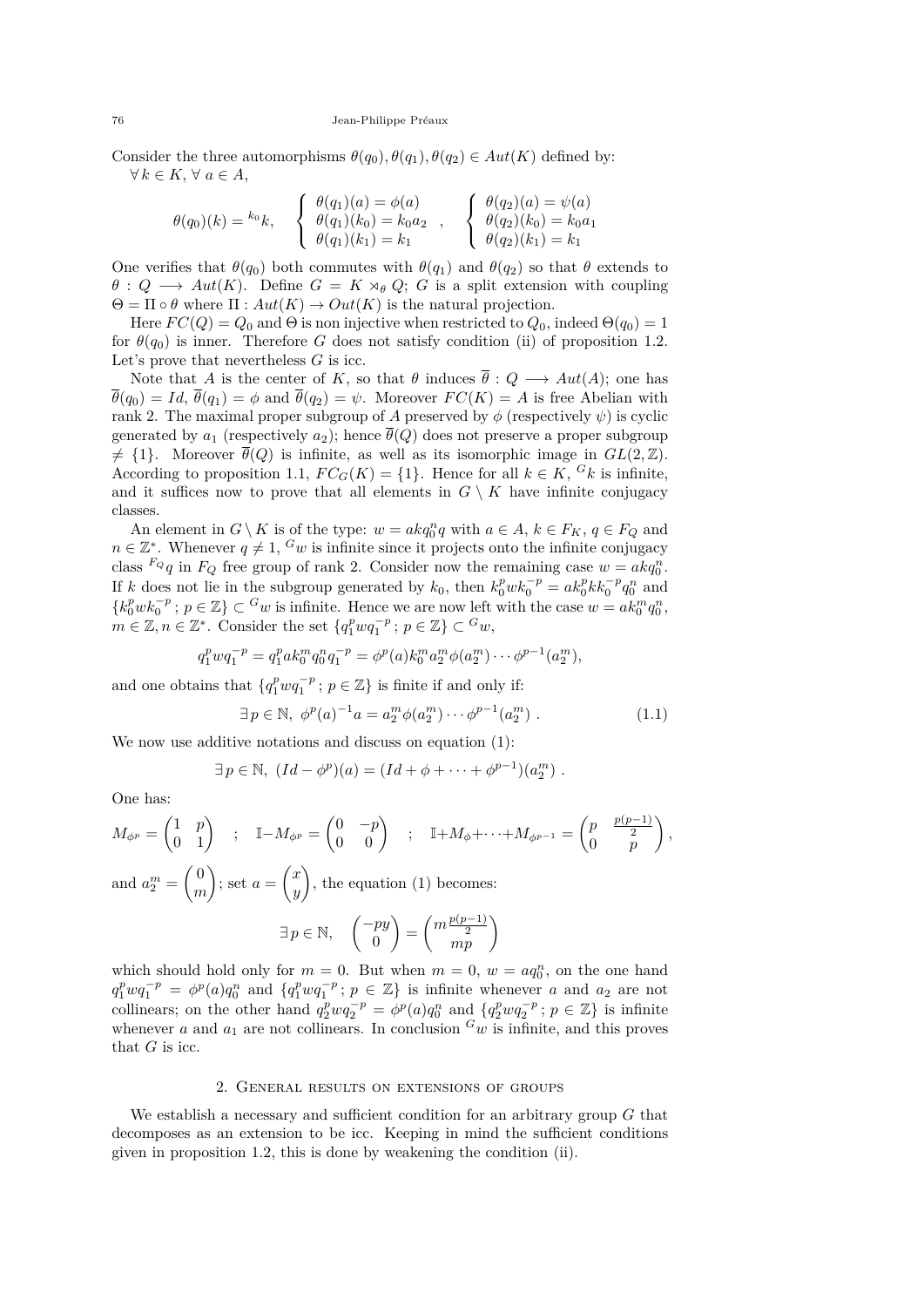<span id="page-5-0"></span>We focus on a group  $G \neq \{1\}$  which decomposes as an extension, *i.e.* that fits into a short exact sequence:

$$
1 \longrightarrow K \longrightarrow G \xrightarrow{\pi} Q \longrightarrow 1
$$

with  $\Theta: Q \longrightarrow Out(K)$ , the associated coupling. Throughout the section, Z denotes the center  $Z(K)$  of K and for any  $q \in Q$ ,  $C(q)$  denotes the centralizer  $C_Q(q)$  of *q* in  $Q$ .

2.1. **A preliminary definition.** We fix a section  $s: Q \longrightarrow G$ , *i.e.* a map such that  $\forall q \in Q, \pi \circ s(q) = q$ ; we will rather denote  $\overline{q} := s(q)$ . The section *s* defines  $\forall q \in Q$  a lift  $\theta_q$  of  $\Theta(q)$  in  $Aut(K)$  defined by  $\theta_q(x) = \overline{q} x \overline{q}^{-1} = \overline{q} x$  for all  $x \in K$ (for more convenience, we shall use both notations  $\theta_q(x)$  and  $\overline{q}_x$ ). We will also write  $\theta_a(x) = {}^a x$  for all  $a, x \in K$ .

Let  $q \in \text{ker } \Theta$ ; *i.e. q* lies in *Q* and there exists  $k \in K$  (depending on *s*) such that  $\theta_q(x) = k x k^{-1}$  for all  $x \in K$ . given  $u \in C(q)$ ,  $uqu^{-1} = q$  in *Q*; hence there exists an element  $\delta_q(u)$  in *K* (depending on *s*), defined by:

$$
\overline{u}\,\overline{q}\,\overline{u}^{-1} = \overline{q}\,\delta_q(u) \quad \text{in } G.
$$

Keeping these notations in mind, the next proposition asserts that each  $q \in \text{ker } \Theta$ defines an element [q] in the first cohomology group  $H^1(C(q), Z)$ ; it will be proved in section [§2.4.](#page-7-0)

PROPOSITION-DEFINITION 2.1. — A section  $s: Q \longrightarrow G$  is given. Let  $q \in \text{ker } \Theta$ and  $k \in K$  be such that  $\forall x \in K$ ,  $\theta_q(x) = kxk^{-1}$ .

- (1) For any  $u \in C(q)$  let  $\delta_q(u) \in K$  be such that  $\overline{u} \overline{q} \overline{u}^{-1} = \overline{q} \delta_q(u)$ . Then: the element  $d_q(u) := \delta_q(u)^{-1} k^{-1} \overline{u}_k$  lies in the center *Z* of *K*.
- (2) Define the map:

$$
\begin{array}{rcl}\nd_q: & C(q) & \longrightarrow & Z \\
u & \longrightarrow & d_q(u) := \delta_q(u)^{-1}k^{-1}\,\overline{u}_k .\n\end{array}
$$

The map  $d_q$  is a 1-cocycle.

(3) The cocycle  $d_q : C(q) \longrightarrow Z$  defines an element [q] in  $H^1(C(q), Z)$  that only depends on  $q \in \text{ker } \Theta$  and on the equivalence class of the extension *G* of *K* by *Q*.

The first cohomology group  $H^1(C(q), Z)$  is the quotient group of the Abelian group of crossed homomorphisms with respect to multiplication:

 $f: C(q) \longrightarrow Z$ , such that  $\forall u, v \in C(q)$ ,  $f(uv) = f(v) \left(\overline{v} f(u)\right)$ .

by the normal subgroup of those crossed homomorphisms that are principal:

$$
f: C(q) \longrightarrow Z
$$
, such that  $\exists z \in Z, \forall u \in C(q), f(u) = z^{-1} \overline{u}_z$ .

Remark 2.2. — In case the extension splits,  $G = K \rtimes Q$ :

For any  $q \in \text{ker } \Theta$ , the homology class  $[q] \in H^1(C(q), Z)$  given by propositiondefinition 2.1 is: let  $\theta_q(x) = k x k^{-1}$  for  $k \in K$ , then [*q*] is represented by the 1-cocycle:

$$
\begin{array}{rcl} C(q) & \longrightarrow & Z \\ u & \longrightarrow & [k^{-1}, u] \end{array}
$$

and does not depend on the choice of  $k \in K$  such that  $\theta_q(x) = kx$ .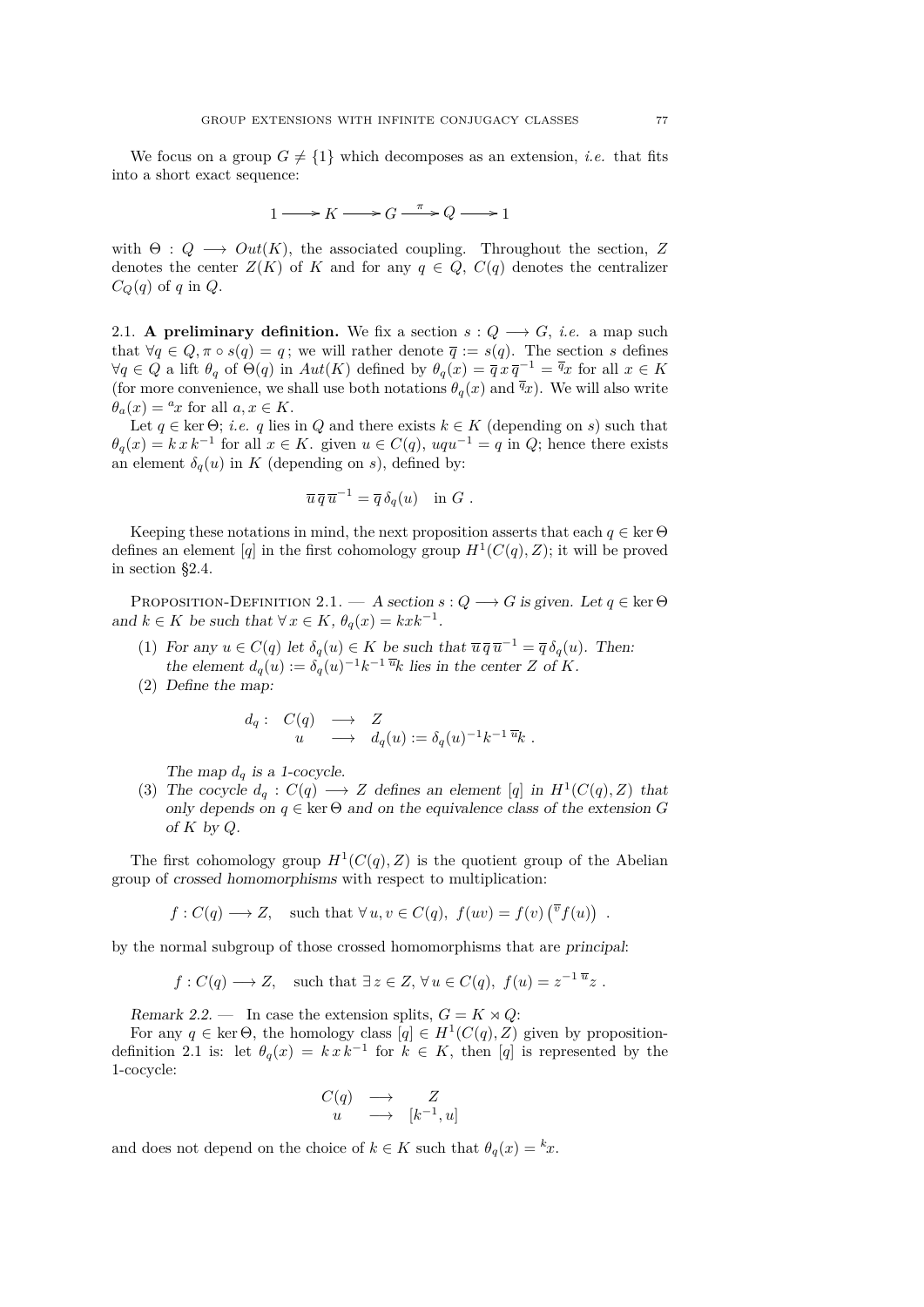<span id="page-6-0"></span>2.2. **Statement of the main result.** We can now enunciate a necessary and sufficient condition for a group *G* which decomposes as an extension to be icc. (The proof is achieved in [§2.4.2.](#page-9-0))

THEOREM 2.3 (icc extension). — Let  $G \neq \{1\}$  be a group that decomposes as an extension:

$$
1 \longrightarrow K \longrightarrow G \xrightarrow{\pi} Q \longrightarrow 1
$$

Let  $\Phi : FC(Q) \longrightarrow Out(K)$  denotes the restriction of the coupling  $\Theta$  to  $FC(Q)$ . A necessary and sufficient condition for *G* to be icc is:

(i)  $FC_G(K) = \{1\}$ , and

(ii) ker  $\Phi$  does not contain an element  $q \neq 1$  such that  $[q] = 0$  in  $H^1(C(q), Z)$ .

Example 2.4. — In Example [1.4,](#page-3-0) we have exhibited a group *G* which is icc while holds condition (i) but not condition (ii) of proposition [1.2.](#page-3-0) Let's verify that *G* satisfies condition (ii) of Theorem 2.3.

One has  $Z = A$ ,  $C(q) = Q$ ,  $FC(Q) = Q_0$  and ker  $\Phi = Q_0$  is cyclic generated by *q*<sub>0</sub>; let  $q \neq 1 \in \text{ker } \Phi$ ,  $q = q_0^n$ , hence  $[q] \in H^1(Q, A)$  is represented by the 1-cocycle:

$$
d_q: Q \longrightarrow A
$$

$$
u \longmapsto [k_0^{-n}, u]
$$

(cf. remark [2.2\)](#page-5-0); one has  $d_q(q_1) = a_2^n$ . Suppose that  $[q] = 0$ , therefore  $\exists a \in A$  such that  $\forall u \in Q$ ,  $d_q(u) = a^{-1} u$ . By taking  $u = q_1$  one obtains  $d_q(q_1) = a^{-1} \phi(a)$ . We now use additive notations in the basis  $a_1, a_2$  of *A*. If  $[q] = 0$  there exists  $a = (x, y)$ in *A* such that:

$$
(\phi - Id)(a) = na_2 \quad \iff \quad \begin{pmatrix} 0 & 1 \\ 0 & 0 \end{pmatrix} \begin{pmatrix} x \\ y \end{pmatrix} = \begin{pmatrix} y \\ 0 \end{pmatrix} = \begin{pmatrix} 0 \\ n \end{pmatrix}
$$

which is impossible. Therefore for any  $q \in \ker \Phi \setminus \{1\}$ ,  $[q] \neq 0$ ; the condition (ii) of Theorem 2.3 holds.

Examples  $2.5.$  — Additional hypotheses on the groups involved can make the result more concise. We emphasize here some examples (see also [§5\)](#page-14-0):

– whenever *K* is centerless, *G* is icc if and only if condition (i) holds and

 $\Phi: FC(Q) \longrightarrow Out(K)$  is injective,

in particular:

– whenever *K* is icc, *G* is icc if and only if Φ : *F C*(*Q*) −→ *Out*(*K*) is injective, with Proposition [0.1:](#page-2-0)

– whenever *K* is simple, *G* is icc if and only if *K* is infinite and Φ : *F C*(*Q*) −→  $Out(K)$  is injective.

Moreover, if *K* is centerless the extension is characterized up to equivalence by the coupling  $\Theta: Q \longrightarrow Out(K)$  (cf. Corollary 6.8, Chap IV, [\[1\]](#page-20-0)); it follows that:

– whenever *K* is centerless and *Q* is simple, *G* is icc if and only if *K* is icc and either  $Q$  is infinite or the extension is not equivalent to  $K \times Q$ .

2.3. **A noteworthy particular case.** (Results in this section are proved in [§2.4.3\)](#page-11-0). The 1-cocycle associated to an element in ker  $\Phi$ ,  $\Phi$  :  $FC(Q) \longrightarrow Out(K)$ , defined in proposition [2.1](#page-5-0) yields also a homomorphism from ker  $\Phi$  to  $H^1(C_Q(FC(Q), Z)$ .

PROPOSITION-DEFINITION  $2.6.$  — There exists a homomorphism

$$
\Xi: \ker \Phi \longrightarrow H^1(C_Q(FC(Q)), Z) ,
$$

defined by: for all  $q \in \text{ker } \Phi$ ,  $\Xi(q)$  is represented by the 1-cocycle  $d_q$ :

$$
d_q: C_Q(FC(Q)) \longrightarrow Z
$$
  
 
$$
u \longrightarrow d_q(u) = \delta_q(u)^{-1}k^{-1} \overline{u}k
$$

where  $\theta_q(x) = k x k^{-1}$  for all  $x \in K$ .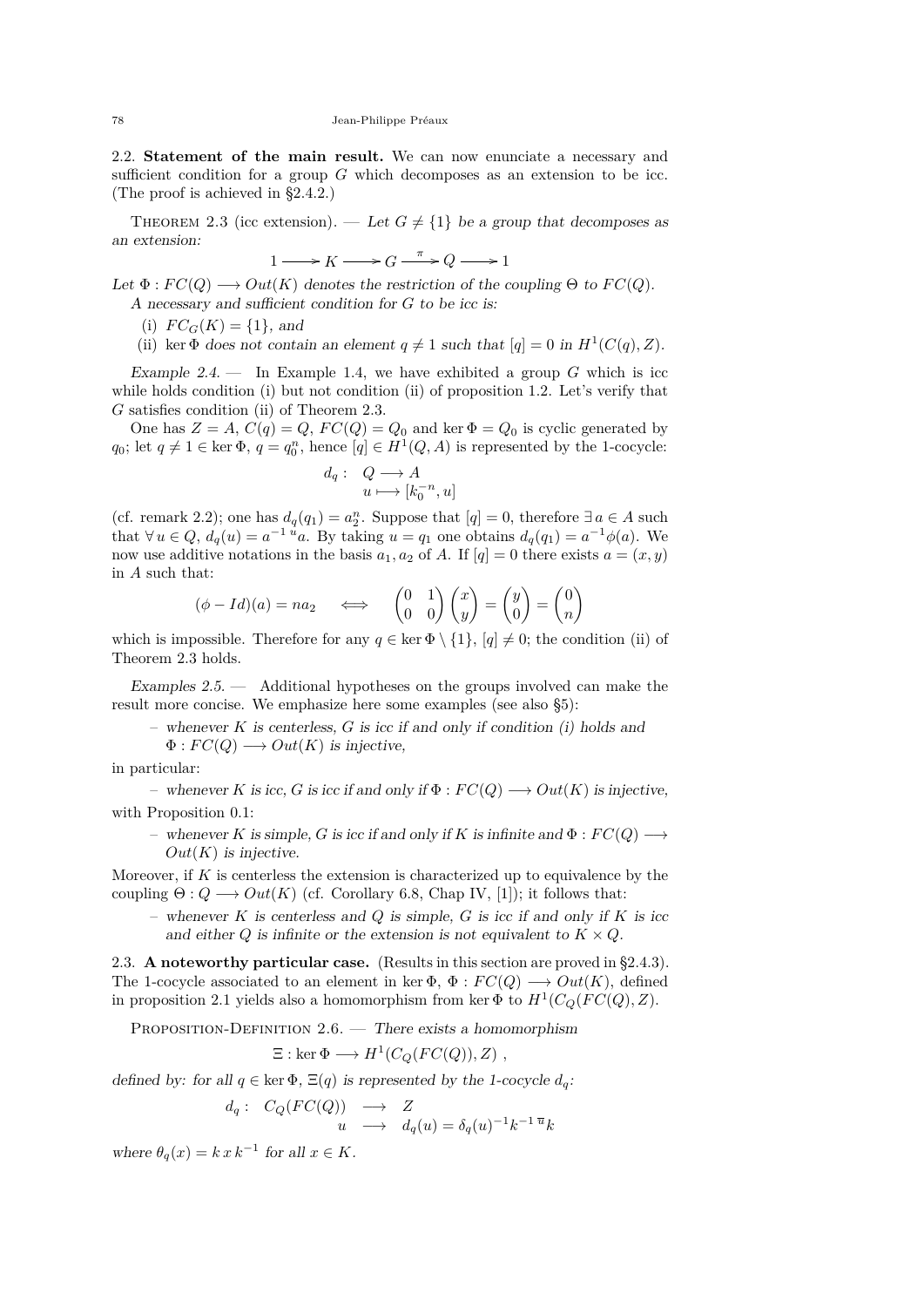<span id="page-7-0"></span>Under an additional hypothesis on  $Q$ , namely that  $FC(Q)$  is finitely generated, one gives a more concise necessary and sufficient condition where condition (ii) is rephrased by mean of a homomorphism from ker  $\Phi$  to  $H^1(C_Q(FC(Q)), Z(K))$ .

PROPOSITION 2.7 (In case  $FC(Q)$  is finitely generated). — Under the same hy-potheses as Theorem [2.3,](#page-6-0) if moreover  $FC(Q)$  is finitely generated, or more generally if  $C_Q(FC(Q))$  has finite index in  $Q$ , a necessary and sufficient condition for  $G$  to be icc is:

(i) 
$$
FC_G(K) = \{1\}
$$
, and

(ii') The homomorphism  $\Xi$  : ker  $\Phi \longrightarrow H^1(C_Q(FC(Q)), Z)$  is injective.

An example of the wide applicability of this formulation is given in example [5.9](#page-17-0) of [§5.3.](#page-16-0) The next example shows that the hypothesis  $[Q : C<sub>O</sub>(FC(Q)] < \infty$  is necessary in Proposition 2.7.

Example 2.8. — Here is an example where  $C_Q(FC(Q))$  has infinite index in *Q* and  $G$  is icc while condition (ii') fails. Consider the groups:

$$
A = \langle a_1, \dots, a_n, \dots \mid [a_i, a_j], \forall i, j \in \mathbb{N}^* \rangle \simeq \mathbb{Z}^{\omega}
$$
  

$$
Q = \langle A, t \mid \forall n \in \mathbb{N}^*, t^n a_n t^{-n} = a_n \rangle
$$

*,*

and

$$
K = \langle \alpha, \beta, \alpha_1, \beta_1, \dots, \alpha_n, \beta_n, \dots |
$$
  
\n
$$
\forall i, j \in \mathbb{N}^*, [\alpha_i, \beta_j] = [\alpha, \alpha_i] = [\alpha, \beta_j] = [\beta, \alpha_i] = [\beta, \beta_j] = 1
$$
  
\n
$$
\simeq F_2 \times \bigoplus_{n \in \mathbb{N}^*} (\mathbb{Z} \oplus \mathbb{Z})
$$

Let  $A_n$  be the Abelian subgroup of *K* generated by  $\alpha_n, \beta_n$ . Consider an anosov automorphism (*i.e.* with irrational eigenvalues)  $\varphi \in SL(2,\mathbb{Z})$  of  $\mathbb{Z} \oplus \mathbb{Z}$  and define the homomorphism  $\theta: A \longrightarrow Aut(K)$  by:

$$
\forall x \in K, \ \theta(a_1)(x) = \alpha x \text{ and } \forall n \in \mathbb{N}^*, \theta(a_{n+1})(x) = \begin{cases} \varphi(x) & \text{if } x \in A_n \\ x & \text{otherwise} \end{cases}
$$

Let  $G_0 = K \rtimes_{\theta} A$ ; one has  $FC(K) = Z(K) = \bigoplus_{n \in \mathbb{N}^*} A_n$  and  $G_0$  is not icc  $(\alpha^{-1} \alpha_1^{G_0})$ is finite). Using Theorem [2.3](#page-6-0) and Proposition 2.7 one sees that the homomorphism  $\Xi$ : ker  $\Phi \longrightarrow H^1(A, Z(K))$  is non-injective (here ker  $\Phi$  is cyclic generated by  $a_1$ ) and  $\Xi(\ker \Phi) = \{0\}$ ).

Extend  $\theta$  to  $\vartheta$ :  $Q \longrightarrow Aut(K)$  by setting  $\vartheta(t)(\alpha) = \alpha \alpha_1$  and  $\vartheta(t)(x) = x$ for  $x = \beta, \alpha_1, \beta_1, \ldots, \alpha_n, \beta_n$ . Define  $G = K \rtimes_{\vartheta} Q$ ; *G* is icc  $(\vartheta(Q)(\alpha^n))$  is infinite); nevertheless,  $\Xi : \ker \Phi \longrightarrow H^1(C_Q(FC(Q),Z(K))$  is non-injective (here again ker  $\Phi$ is generated by  $a_1$  and  $C_Q(FC(Q)) = A$ .

# 2.4. **Proof of the results.**

2.4.1. *Proof of Proposition-Definition [2.1.](#page-5-0)* In the following, we consider elements  $q \in \text{ker } \Theta$ ,  $k \in K$  such that  $\theta_q(x) = k x k^{-1}$  for all  $x \in K$ , and for all  $u \in C(q)$ ,  $δ<sub>q</sub>(u)$  in *K* defined by:

$$
\overline{u}\,\overline{q}\,\overline{u}^{-1} = \overline{q}\,\delta_q(u) \quad \text{in } G.
$$

LEMMA 2.9. — For all  $u \in C(q)$ ,  $\delta_q(u)^{-1}k^{-1}$ <sup> $\overline{u}$ </sup> $k$  lies in the center *Z* of *K*.

Proof. — Since  $u \in C(q)$ ,  $\overline{u} \overline{q} \overline{u}^{-1} = \overline{q} \delta_q(u)$  one has  $\theta_u \circ \theta_q \circ \theta_u^{-1} = \theta_q \circ \theta_{\delta_q(u)}$  in *Aut*(*K*). Hence  $\forall x \in K$ ,

$$
\begin{array}{rcl}\n\theta_u \circ \theta_q \circ \theta_u^{-1}(x) & = & \theta_q \circ \theta_{\delta_q(u)}(x) \\
\Longleftrightarrow & \theta_u(k \theta_u^{-1}(x) k^{-1}) & = & k \delta_q(u) x \delta_q(u)^{-1} k^{-1} \\
\Longleftrightarrow & \theta_u(k) x \theta_u(k)^{-1} & = & k \delta_q(u) x \delta_q(u)^{-1} k^{-1}\n\end{array}
$$

and it follows that  $\delta_q(u)^{-1}k^{-1}\overline{u}k = \delta_q(u)^{-1}k^{-1}\theta_u(k)$  commutes with all  $x \in K$ .  $\Box$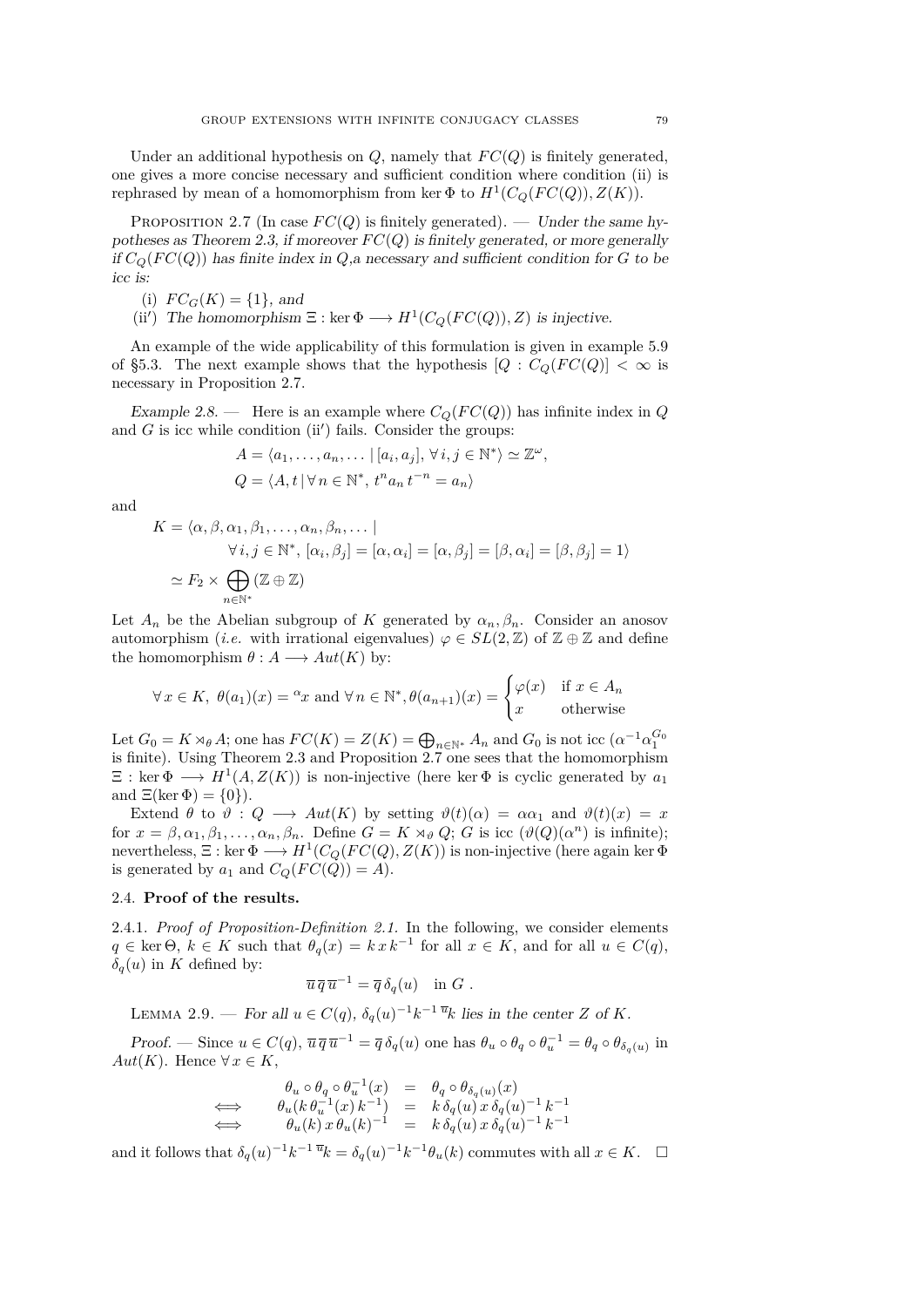Given  $q \in \text{ker } \Theta$  and  $k \in K$  as above, define the map:

$$
\begin{array}{rcl}\nd_q: & C(q) & \longrightarrow & Z \\
u & \longrightarrow & d_q(u) := \delta_q(u)^{-1}k^{-1}\,\overline{u}_k .\n\end{array}
$$

Note that  $\alpha$ -priori  $d_q$  does depend on both the section  $s$  and the choice of an element  $k \in K$  such that  $\theta_q(x) = kx$ .

LEMMA 2.10. — The map  $d_q: C(q) \longrightarrow Z$  is a 1-cocycle.

Proof. — We need to show that  $\forall u, v \in C(q)$ ,  $d_q(uv) = d_q(u)^{\overline{u}} d_q(v)$ . We denote by  $f: Q \times Q \longrightarrow K$  the 2-cocycle defined by the extension and by the section *s*, such that:

$$
\forall x, y \in Q, \quad \overline{x}\,\overline{y} = \overline{xy}\,f(x,y) \ .
$$

Let  $u, v \in C(q)$ . In order to compute  $d_q(uv)$  we need to compute first  $\delta_q(uv)$  and  $\theta_{uv}$ . Since  $\overline{uv} = \overline{u} \,\overline{v} \, f(u,v)^{-1}$ , one has  $\theta_{uv} = \theta_u \circ \theta_v \circ \theta_{f(u,v)^{-1}}$ . *Computation of*  $\delta_q(uv)$ *.* One has  $\overline{uv} \, \overline{q} \, \overline{uv}^{-1} = \overline{q} \, \delta_q(uv)$ *.* 

$$
\overline{uv}\,\overline{q}\,\overline{uv}^{-1} = \overline{u}\,\overline{v}\,f(u,v)^{-1}\overline{q}\,f(u,v)\,\overline{v}^{-1}\overline{u}^{-1}
$$
\n
$$
= \overline{u}\,\overline{v}f(u,v)^{-1}\,\overline{v}\,\overline{q}\,\overline{v}^{-1}\,\overline{v}f(u,v)\,\overline{u}^{-1}
$$
\n
$$
= \overline{u}\,\overline{v}f(u,v)^{-1}\,\overline{u}\,\overline{q}\,\delta_q(v)\,\overline{u}^{-1}\,\overline{u}\,\overline{v}f(u,v)
$$
\n
$$
= \overline{u}\,\overline{v}f(u,v)^{-1}\,\overline{u}\,\overline{q}\,\overline{u}^{-1}\,\overline{u}\delta_q(v)\,\overline{u}\,\overline{v}f(u,v)
$$
\n
$$
= \overline{u}\,\overline{v}f(u,v)^{-1}\,\overline{q}\,\delta_q(u)\,\overline{u}\delta_q(v)\,\overline{u}\,\overline{v}f(u,v)
$$
\n
$$
= \overline{q}\,\overline{q}^{-1}\overline{u}\,\overline{v}f(u,v)^{-1}\,\delta_q(u)\,\overline{u}\delta_q(v)\,\overline{u}\,\overline{v}f(u,v)
$$

Therefore  $\delta_q(uv) = \overline{q}^{-1}\overline{u}\,\overline{v}f(u,v)^{-1}\,\delta_q(u)\,\overline{u}\delta_q(v)\,\overline{u}\,\overline{v}f(u,v)$ . By applying the definition, we obtain on the one hand:

$$
d_q(uv) = \delta_q(uv)^{-1}k^{-1}\theta_{uv}(k)
$$
  
\n
$$
= \frac{\overline{u}\,\overline{v}}{v}f(u,v)^{-1}\,\overline{v}\delta_q(v)^{-1}\,\delta_q(u)^{-1}\,\overline{q}^{-1}\overline{u}\,\overline{v}}f(u,v)\,k^{-1}\,\overline{u}\,\overline{v}(f(u,v)^{-1}k\,f(u,v))
$$
  
\n
$$
= \frac{\overline{u}\,\overline{v}}{v}f(u,v)^{-1}\,\overline{v}\delta_q(v)^{-1}\,\delta_q(u)^{-1}\,\overline{q}^{-1}\overline{u}\,\overline{v}}f(u,v)\,\overline{q}^{-1}\overline{u}\,\overline{v}}f(u,v)^{-1}\,k^{-1}\,\overline{u}\,\overline{v}(k\,f(u,v))
$$
  
\n
$$
= \frac{\overline{u}\,\overline{v}}{v}f(u,v)^{-1}\,\overline{v}\delta_q(v)^{-1}\,\delta_q(u)^{-1}k^{-1}\,\overline{u}\,\overline{v}(k\,f(u,v))
$$
  
\n
$$
= \frac{\overline{u}\,\overline{v}}{v}f(u,v)^{-1}\,\overline{v}\delta_q(v)^{-1}\,\delta_q(u)^{-1}k^{-1}\,\overline{u}\,\overline{v}k\,\overline{u}\,\overline{v}}f(u,v)
$$

and since  $d_q(uv)$  lies in the center *Z* of *K* (lemma [2.9\)](#page-7-0),  $f(u, v)$ ,  $\delta_q(v)$  both lie in *K*, and *K* is preserved both by  $\theta_u$ ,  $\theta_v$ :

$$
d_q(uv) = \overline{\mathcal{V}}_{q}(v)^{-1} \delta_q(u)^{-1} k^{-1} \overline{\mathcal{V}}_{q}^{*}
$$
  
=  $\delta_q(u)^{-1} k^{-1} \overline{\mathcal{V}}_{q}^{*} \overline{\mathcal{V}}_{q}(v)^{-1}$ .

On the other hand, since  $\delta_q(v) \in K$ ,  $d_q(v) \in Z$  and Z is a characteristic subgroup of *K*: *u*

$$
d_q(v) = \frac{\overline{u}(\delta_q(v))^{-1}k^{-1}\overline{v}_k}{\overline{u}(k^{-1}\overline{v}_k\delta_q(v))^{-1}}
$$

so that:

$$
d_q(u)^{\overline{u}}d_q(v) = \delta_q(u)^{-1}k^{-1\overline{u}}k^{\overline{u}}k^{-1\overline{u}}\overline{v}k^{\overline{u}}\delta_q(v)^{-1}
$$
  

$$
= \delta_q(u)^{-1}k^{-1\overline{u}}\overline{v}k^{\overline{u}}\delta_q(v)^{-1}
$$
  

$$
= d_q(uv)
$$

which proves that  $d_q: C(k) \longrightarrow Z$  is a 1-cocycle.

LEMMA 2.11. — The cocycle  $d_q$  :  $C(q)$  →  $Z$  defines an element [q] in  $H^1(C(q), Z)$ ) which only depends on  $q \in \text{ker } \Theta$  and on the equivalence class of the extension *G* of *K* by *Q*.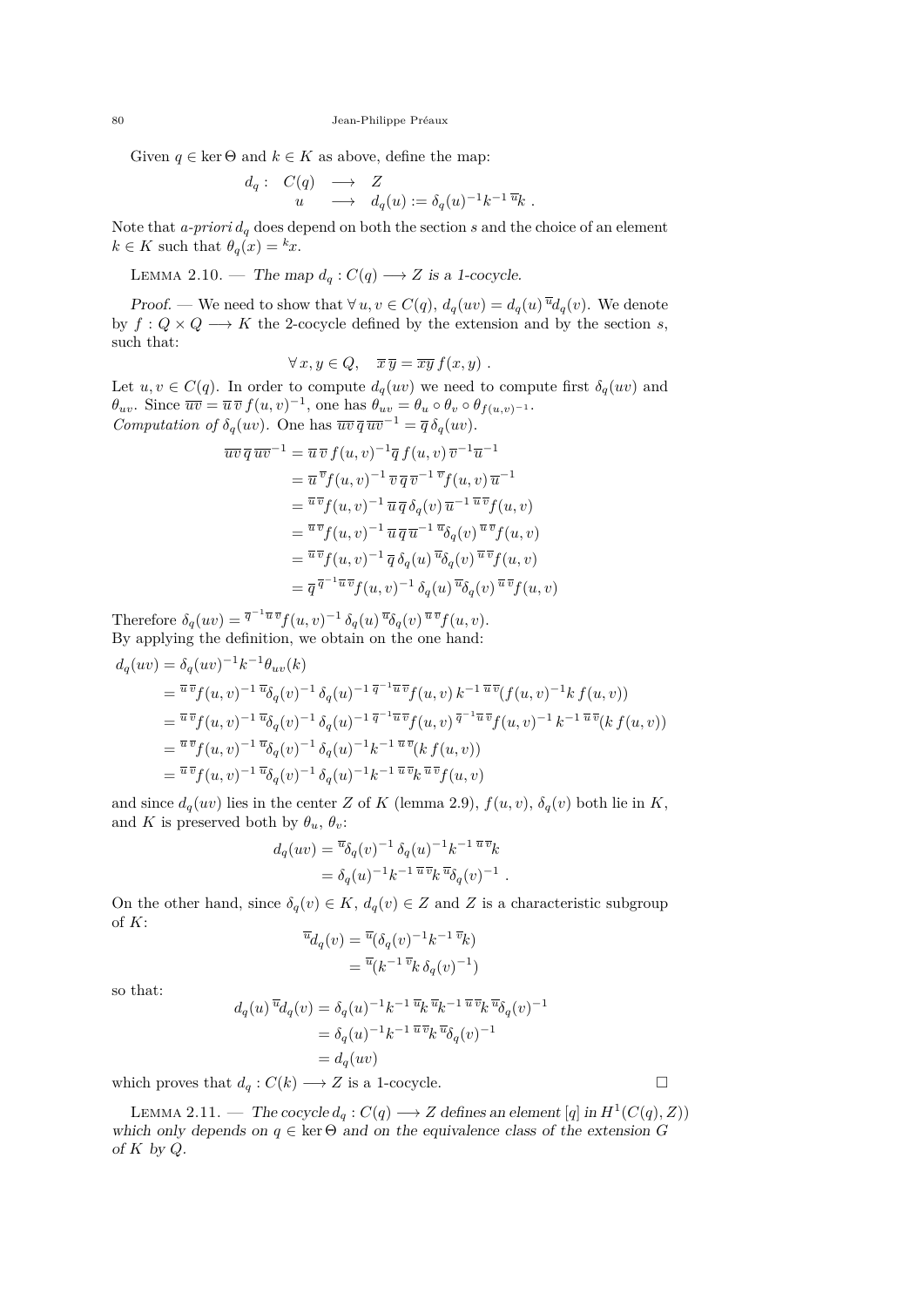<span id="page-9-0"></span>Proof. — The cocycle  $d_q$  defines an element of  $H^1(C(q), Z)$ , we need to prove that it depends neither on  $k \in k \mathbb{Z}$  nor on the section *s*.

Let  $k_1 \in kZ$ , say  $k_1 = kz$  for some  $z \in Z$ , which, as above, defines the 1-cocycle  $d'_q: C(q) \longrightarrow Z$  by:

$$
d'_{q}(u) = \delta_{q}(u)^{-1}k_{1}^{-1}\overline{u}_{k_{1}}
$$
  
=  $\delta_{q}(u)^{-1}z^{-1}k^{-1}\overline{u}_{k}\overline{u}_{z}$   
=  $\delta_{q}(u)^{-1}k^{-1}\overline{u}_{k}z^{-1}\overline{u}_{z}$   
=  $d_{q}(u)z^{-1}\overline{u}_{z}$ 

 $d_q$ ,  $d'_q$  differ by the 1-coboundary : *z* →  $z^{-1}$ <sup> $\overline{u}_z$ , so that they define the same</sup> element of  $H^1(C(q), Z)$ .

Now we show that [*q*] does not depend on the section *s*. We proceed in two steps. First we change  $s(q) = \overline{q}$  into  $s(q) = \overline{q} = \overline{q} \hat{q}$  for some  $\hat{q} \in K$ . Consider  $k' = k \hat{q}$ ; since for all  $x \in K$ ,  $\tilde{q}_x = k'x$  it defines a 1-cocycle denoted  $d'_q$  whose<br>class in  $H^1(C(x), Z)$  does not denoted on the shairs of  $\hat{z}$ . Obviously  $d'(z) = d(z)$ class in  $H^1(C(q), Z)$  does not depend on the choice of  $\hat{q}$ . Obviously,  $d'_q(q) = d_q(q)$ . Given  $u \in Z(q)$ ,  $\delta_q(u)$  changes into  $\delta'_q(u) = \hat{q}^{-1} \delta_q(u) \theta_u(\hat{q})$ , for:

$$
\overline{u}\,\overline{\tilde{q}}\,\overline{u}^{-1} = \overline{u}\,\overline{q}\,\overline{\tilde{q}}\,\overline{u}^{-1} = \overline{u}\,\overline{q}\,\overline{u}^{-1}\,\overline{u}\,\overline{\tilde{q}} = \overline{q}\,\delta_q(u)\,\overline{u}\,\widehat{q} = \widetilde{q}\,\widehat{q}^{-1}\,\delta_q(u)\,\overline{u}\,\widehat{q}
$$

Hence:

 $d'_q(u) = \delta'_q(u)^{-1} k'^{-1} \theta_u(k') = \overline{u} \hat{q}^{-1} \delta_q(u)^{-1} \hat{q} \hat{q}^{-1} k^{-1} \overline{u} k \overline{u} \hat{q} = \overline{u} \hat{q}^{-1} \delta_q(u)^{-1} k^{-1} \overline{u} k \overline{u} \hat{q}$ and since  $d'_{q}(u) \in Z$  and  $\overline{u}_{\widehat{q}} \in K$ , one obtains  $d'_{q}(u) = \delta_{q}(u)^{-1}k^{-1}\overline{u}_{k} = d_{q}(u)$ , which achieves the first step.

Now we change for  $u \in Z(q)$ ,  $s(u) = \overline{u}$  into  $s(u) = \widetilde{u} = \overline{u} \widehat{u}$  for some  $\widehat{u} \in K$ . It changes  $\delta_q(u)$  into  $\delta'_q(u) = \delta_q(u) \overline{u}(\overline{q}^{-1}\widehat{u}\widehat{u}^{-1})$  for:

$$
\widetilde{u}\,\overline{q}\,\widetilde{u}^{-1} = \overline{u}\,\widehat{u}\,\overline{q}\,\widehat{u}^{-1}\,\overline{u}^{-1} = \overline{u}\,\overline{q}\,\overline{q}^{-1}\widehat{u}\,\widehat{u}^{-1}\,\overline{u}^{-1} = \overline{u}\,\overline{q}\,\overline{u}^{-1}\,\overline{u}\overline{(q}^{-1}\widehat{u}\widehat{u}^{-1}) = \overline{q}\,\delta_q(u)\,\overline{u}\overline{(q}^{-1}\widehat{u}\widehat{u}^{-1})\,.
$$
  
Moreover, 
$$
\widetilde{u}\,k = \overline{u}\,k\overline{u}\overline{(q}^{-1}\widehat{u}\widehat{u}^{-1})\,\text{ for:}
$$

$$
\widetilde{u}_k = \overline{u}\,\widehat{u}\,k\,\widehat{u}^{-1}\,\overline{u}^{-1} = \overline{u}\,k^{\,k^{-1}}\widehat{u}\,\widehat{u}^{-1}\overline{u}^{-1} = \overline{u}\,k\,\overline{u}^{-1}\,\overline{u}\,(^{k^{-1}}\widehat{u}\widehat{u}^{-1}) = \overline{u}\,k^{\,}\overline{u}(\overline{q}^{-1}\widehat{u}\widehat{u}^{-1})
$$

and we obtain:

$$
d'_{q}(u) = \delta'_{q}(u)^{-1}k^{-1}\tilde{u}^{n}k
$$
  
=  $(\bar{u}(\bar{q}^{-1}\hat{u}\hat{u}^{-1}))^{-1}\delta_{q}(u)^{-1}k^{-1}\bar{u}^{n}k\bar{u}(\bar{q}^{-1}\hat{u}\hat{u}^{-1})$   
=  $\bar{u}(\bar{q}^{-1}\hat{u}\hat{u}^{-1})^{-1}d_{q}(u)\bar{u}(\bar{q}^{-1}\hat{u}\hat{u}^{-1})$   
=  $d_{q}(u)$ 

since  $d_q(u) \in Z$  and  $\overline{u}(\overline{q}^{-1}\widehat{u}\widehat{u}^{-1}) \in K$ , this achieves the second step.

2.4.2. *Proof of Theorem [2.3.](#page-6-0)* We already know that condition (i) is necessary (see [§0\)](#page-2-0). We now proceed in two steps.

Step 1. *G* icc  $\implies$  condition (ii).  $\implies$  Suppose on the contrary that condition (ii) fails: there exists  $q \in \text{ker } \Phi$  such that  $q \neq 1$  and  $[q] = 0$  in  $H^1(C_Q(q), Z(K))$ . According to the following Lemma 2.12 there exists  $\omega \in G \setminus K$  such that  $C_G(\omega)$ contains the preimage  $\pi^{-1}(C_Q(q))$ . But since  $q \in FC(Q)$ ,  $C_Q(q)$  has finite index in *Q* so that,  $C_G(\omega)$  also has finite index in *G*. Therefore *G* is not icc.

LEMMA 2.12. — If there exists  $q \in \text{ker } \Phi \setminus \{1\}$  such that  $[q] = 0$  in  $H^1(C_Q(q), Z(K))$ , then there exists  $\omega \in G \setminus K$  such that  $C_G(\omega) \supset \pi^{-1}(C_Q(q)).$ 

Proof of Lemma 2.12. — We fix a section  $s: Q \longrightarrow G$  and use the same notations as in [§2.1.](#page-5-0) Let  $k \in K$  such that  $\theta_q(x) = k x k^{-1}$  for all  $x \in K$ . Since  $[q] = 0$ , there exists  $z \in Z(K)$  such that for any  $u \in C_Q(q)$ ,

$$
d_q(u) := \delta_q(u)^{-1} k^{-1} \overline{u} k = z^{-1} \overline{u} z .
$$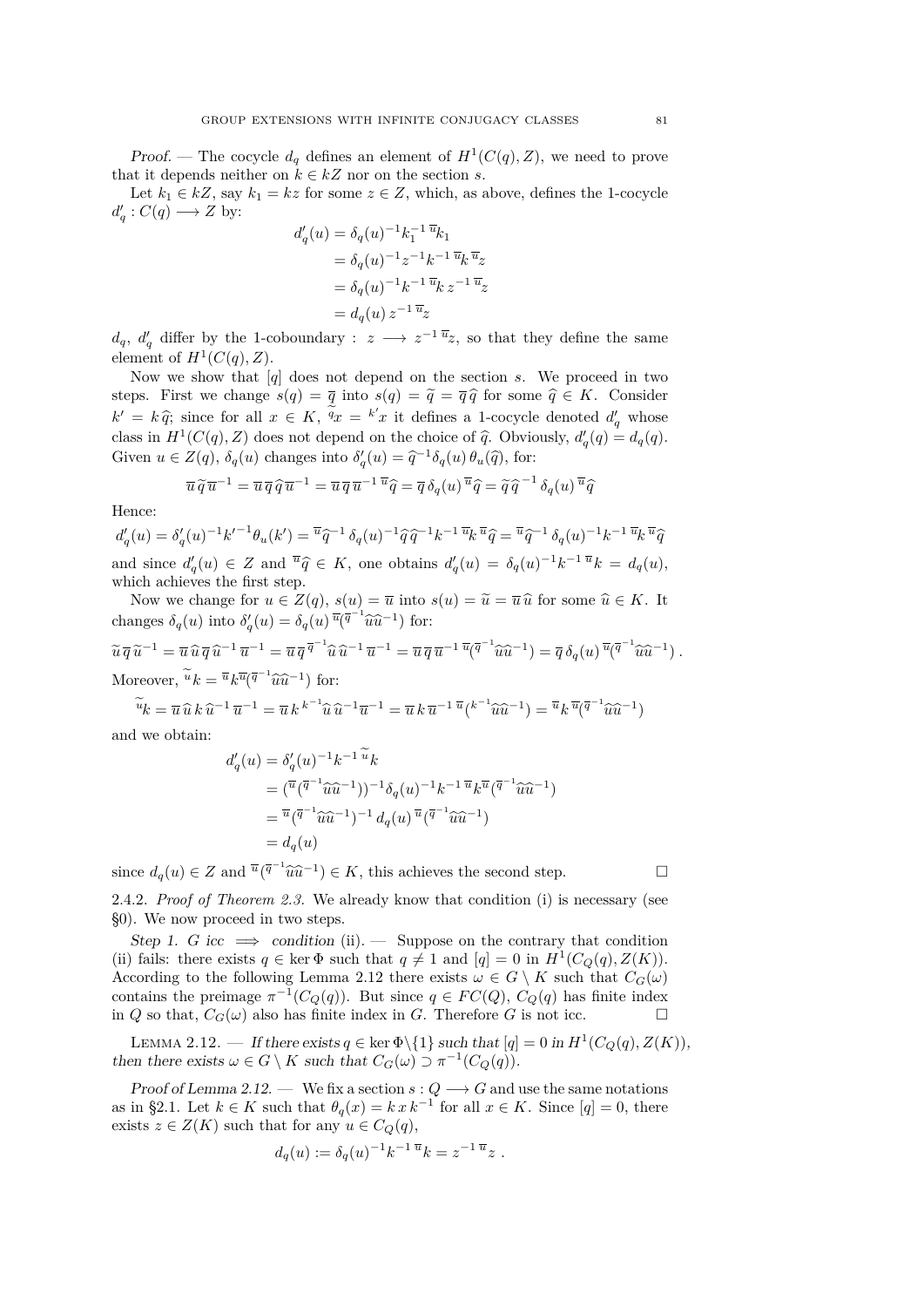Let  $\omega = \overline{q} z k^{-1} \in G$ ; since  $q \neq 1$ ,  $\omega \in G \setminus K$ . Its centralizer  $C_G(\omega)$  contains K; indeed for all *x* in *K*,

$$
\omega x \omega^{-1} = \overline{q} z k^{-1} x k z^{-1} \overline{q}^{-1}
$$

$$
= \overline{q} k^{-1} x k \overline{q}^{-1}
$$

$$
= k k^{-1} x k k^{-1}
$$

$$
= x
$$

Moreover for any  $u \in C_Q(q)$ ,  $\overline{u}$  also lies in  $C_G(\omega)$ , for:

$$
\overline{u} \omega \overline{u}^{-1} = \overline{u} \overline{q} z k^{-1} \overline{u}^{-1}
$$
  
\n
$$
= \overline{u} \overline{q} \overline{u}^{-1} \overline{u} z \overline{u} k^{-1}
$$
  
\n
$$
= \overline{q} \delta_q(u) \overline{u} z \overline{u} k^{-1}
$$
  
\n
$$
= \overline{q} k^{-1} \overline{u} k \overline{u} z^{-1} z \overline{u} z \overline{u} k^{-1}
$$
  
\n
$$
= \overline{q} k^{-1} \overline{u} k \overline{u} z^{-1} \overline{u} z \overline{u} k^{-1} z
$$
  
\n
$$
= \overline{q} k^{-1} z
$$
  
\n
$$
= \overline{q} z k^{-1}
$$
  
\n
$$
= \omega
$$

hence  $C_G(\omega)$  contains the preimage  $\pi^{-1}(C_Q(q))$  of  $C_Q(q)$  by  $\pi: G \longrightarrow Q$ .

Step 2. condition (i) and (ii)  $\implies G$  is icc. — We suppose that G is not icc and prove that either condition (i) or condition (ii) fails. Suppose there exists  $u \neq 1$ in *G* with <sup>*G*</sup>*u* finite. If  $u \in K$ ,  $u \in FC_G(K)$  and condition (i) fails. So suppose that  $u = \overline{q} k^{-1}$  for some  $k \in K$  and  $q \neq 1$  in *Q*; *q* necessarily lies in *FC(Q)*. Let  $K_0 = C_G(u) \cap K$ ; it has finite index in *K*, and  $\forall x \in K_0$ ,  $\theta_q(x) = k x k^{-1}$ . If  $K_0 \neq K$ , let  $h \in K \setminus K_0$  and  $\omega = [u, h] \neq 1$ ; then  $\omega$  lies in *K* and  ${}^G\omega$  is finite since  $C_G(\omega) \supset C_G(u) \cap h C_G(u) h^{-1}$  has finite index in *G*. Therefore when  $K_0 \neq K$ condition (i) fails.

Suppose in the following that  $K = K_0$ , *i.e.*  $\theta_q$  is inner,  $\forall x \in K$ ,  $\theta_q(x) = k x k^{-1}$ . Let  $Q_0 = \pi(C_G(u));$   $Q_0$  is included in  $C_Q(q)$ . If  $C_Q(q) \setminus Q_0 \neq \emptyset$ , let  $p \in C_Q(q) \setminus Q_0$ ; one has  $w = [\overline{p}, u] \neq 1$  in *G*. Let's prove that *w* lies in  $Z(K)$ :

$$
p, ut = \overline{p} \, \overline{q} \, k^{-1} \overline{p}^{-1} k \, \overline{q}^{-1}
$$
  
=  $\overline{p} \, \overline{q} \, \overline{p}^{-1} \, \overline{p} \, k^{-1} \, k \, \overline{q}^{-1}$   
=  $\overline{q} \, \delta_q(p) \, \overline{p} \, k^{-1} \, k \, \overline{q}^{-1}$   
=  $k \, \delta_q(p) \, \overline{p} \, k^{-1} \, k \, k^{-1}$   
=  $k \, \delta_q(p) \, \overline{p} \, k^{-1}$ 

is conjugated in *K* to  $d_q(p)^{-1} \in Z(K)$ ; hence  $w = d_q(p)^{-1} \in Z(K) \subset K$ . Furthermore *w* has a finite conjugacy class in *G* since  $C_G(w)$  contains  $C_G(u) \cap \overline{p} C_G(u) \overline{p}^{-1}$ which has a finite index in *G*. Hence  $w \in FC_G(K)$  and condition (i) fails.

Suppose now that  $\pi(C_G(u)) = C_Q(q)$ ; let  $v \in C_Q(q)$ , since  $C_G(u) \supset K$  one has  $\overline{v} u \overline{v}^{-1} = u$  in *G*. Then:

$$
\overline{q} k^{-1} = \overline{v} \overline{q} k^{-1} \overline{v}^{-1}
$$
  
\n
$$
= \overline{v} \overline{q} \overline{v}^{-1} \overline{v} k^{-1}
$$
  
\n
$$
= \overline{q} \delta_q(v) \overline{v} k^{-1}
$$
  
\n
$$
\implies \delta_q(v)^{-1} k^{-1} \overline{v} k = d_q(v) = 1.
$$

Hence for all  $v \in C_Q(q)$ ,  $d_q(v) = 1$ , so that  $[q] = 0$  in  $H^1(C_Q(q), Z(K))$ ). Condition (ii) fails.  $\square$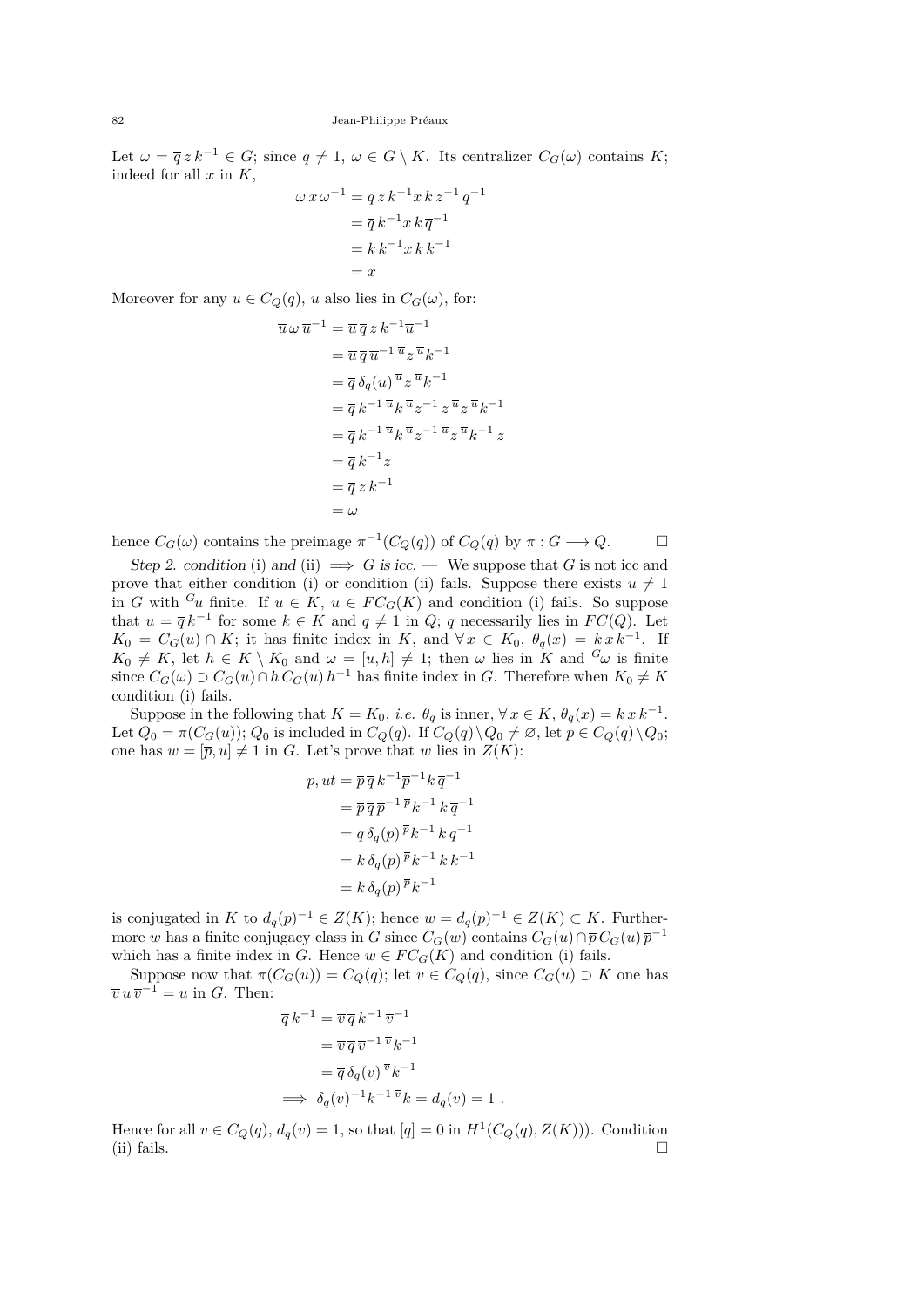# <span id="page-11-0"></span>2.4.3. *Proofs of results of [§2.3.](#page-6-0)*

Proof of Proposition-Definition [2.6.](#page-6-0) — The proof of Proposition-Definition [2.1](#page-5-0) remains valid since for any  $q \in FC(Q)$ ,  $C_Q(FC(Q)) \subset C_Q(q)$ , so that the map  $\Xi$  is well defined. It remains to show that  $\Xi$  is a homomorphism. Let  $q_1, q_2 \in \ker \Phi$ , such that there exists  $k_1, k_2 \in K$  with  $\forall x \in K$ ,  $\theta_{q_1}(x) = k_1 x k_1^{-1}$  and  $\theta_{q_2}(x) = k_2 x k_2^{-1}$ . Then  $q_1q_2 \in FC(Q)$  and since  $\overline{q_1} \overline{q_2} = \overline{q_1q_2} f(q_1, q_2)$ ,

$$
\theta_{q_1q_2}(x) = k_1k_2f(q_1,q_2)^{-1} x f(q_1,q_2)(k_1k_2)^{-1}
$$

*Computation of*  $\delta_{q_1q_2}$ . Given  $u \in Q$ ,

$$
\overline{u}\,\overline{q_1}\,\overline{q_2}\,\overline{u}^{-1} = \overline{q_1}\,\delta_{q_1}(u)\,\overline{q_2}\,\delta_{q_2}(u) = \overline{q_1}\,\overline{q_2}\,k_2^{-1}\delta_{q_1}(u)\delta_{q_2}(u) \n= \overline{u}\,\overline{q_1q_2}\,f(q_1,q_2)\,\overline{u}^{-1} = \overline{q_1q_2}\,\delta_{q_1q_2}(u)\,\overline{u}\,f(q_1,q_2)
$$

$$
\implies \delta_{q_1q_2}(u) = f(q_1,q_2)^{k_2^{-1}} \delta_{q_1}(u) \delta_{q_2}(u)^{\overline{u}} f(q_1,q_2)^{-1} .
$$

*Computation of*  $d_{q_1q_2}$ . For  $u \in Q$ , by definition:

$$
d_{q_1q_2}(u) = \frac{\overline{u}}{f(q_1, q_2)} \delta_{q_2}(u)^{-1} k_2^{-1} \delta_{q_1}(u)^{-1} f(q_1, q_2)^{-1} f(q_1, q_2) k_2^{-1} k_1^{-1} \overline{u} k_1 \overline{u} k_2 \overline{u} f(q_1, q_2)^{-1}
$$
  
\n
$$
= \frac{\overline{u}}{f(q_1, q_2)} \delta_{q_2}(u)^{-1} k_2^{-1} \delta_{q_1}(u)^{-1} k_2^{-1} k_1^{-1} \overline{u} k_1 \overline{u} k_2 \overline{u} f(q_1, q_2)^{-1}
$$
  
\n
$$
= \overline{u} f(q_1, q_2) \delta_{q_2}(u)^{-1} k_2^{-1} \delta_{q_1}(u)^{-1} k_1^{-1} \overline{u} k_1 \overline{u} k_2 \overline{u} f(q_1, q_2)^{-1}
$$
  
\n
$$
= \overline{u} f(q_1, q_2) \delta_{q_2}(u)^{-1} k_2^{-1} d_{q_1}(u) \overline{u} k_2 \overline{u} f(q_1, q_2)^{-1}
$$
  
\n
$$
= \overline{u} f(q_1, q_2) d_{q_1}(u) \delta_{q_2}(u)^{-1} k_2^{-1} \overline{u} k_2 \overline{u} f(q_1, q_2)^{-1}
$$
  
\n
$$
= \overline{u} f(q_1, q_2) d_{q_1}(u) d_{q_2}(u) \overline{u} f(q_1, q_2)^{-1}
$$
  
\n
$$
= d_{q_1}(u) d_{q_2}(u)
$$

(keep in mind that  $\forall q \in \text{ker } \Phi$ ,  $\forall u \in Q$ ,  $d_q(u) \in Z(K)$ .) Hence  $[q_1 q_2] = [q_1] [q_2]$  which proves that  $\Xi$  is a homomorphism.

Proof of Proposition [2.7.](#page-7-0) — If  $FC(Q)$  is finitely generated then  $C_Q(FC(Q))$ has finite index in *Q* for it is the intersection of the centralizers of the finite family of generators of  $FC(Q)$ . Suppose now that  $C_Q(FC(Q))$  has finite index in *Q*. The proof of Theorem [2.3](#page-6-0) remains valid in such a case if one changes  $C_Q(q)$ into  $C_Q(FC(Q))$  by noting that under this hypothesis for any  $q \in FC(Q)$ ,  $C_Q(q)$ contains  $C_Q(FC(Q))$  as a finite index subgroup.

# 3. Semi-direct products

In this section we particularize Theorem [2.3](#page-6-0) in the case the extension splits, *i.e.* when there exists a section  $s: Q \longrightarrow G$  which is a homomorphism; once K and *Q* are identified with their isomorphic images in *G*, the group *G* stands for the *semi-direct product*  $G = K \rtimes_{\theta} Q$  with associated homomorphism  $\theta : Q \longrightarrow Aut(K)$ . With this notation, for any  $k \in K$ ,  $q \in Q$ ,  $q k q^{-1} = \theta(q)(k)$  in *G*. We shall write in the following  $\theta_q$  instead of  $\theta(q)$ . We denote by  $\Phi : FC(Q) \longrightarrow Out(K)$  the homomorphism which makes the following diagram commute:

$$
Q \xrightarrow{\theta} Aut(K)
$$
  

$$
\downarrow^{\phi} \qquad \qquad \downarrow^{\phi}
$$
  

$$
FC(Q) \xrightarrow{\Phi} Out(K)
$$

We reach a new formulation of the necessary and sufficient condition given by Theorem [2.3](#page-6-0) that rephrases condition (ii) and can also be expressed in terms of infiniteness of orbits of  $\theta(Q)$  in some subgroups of K and injectivity of the restriction of  $\theta$  to  $FC(Q)$ .

*.*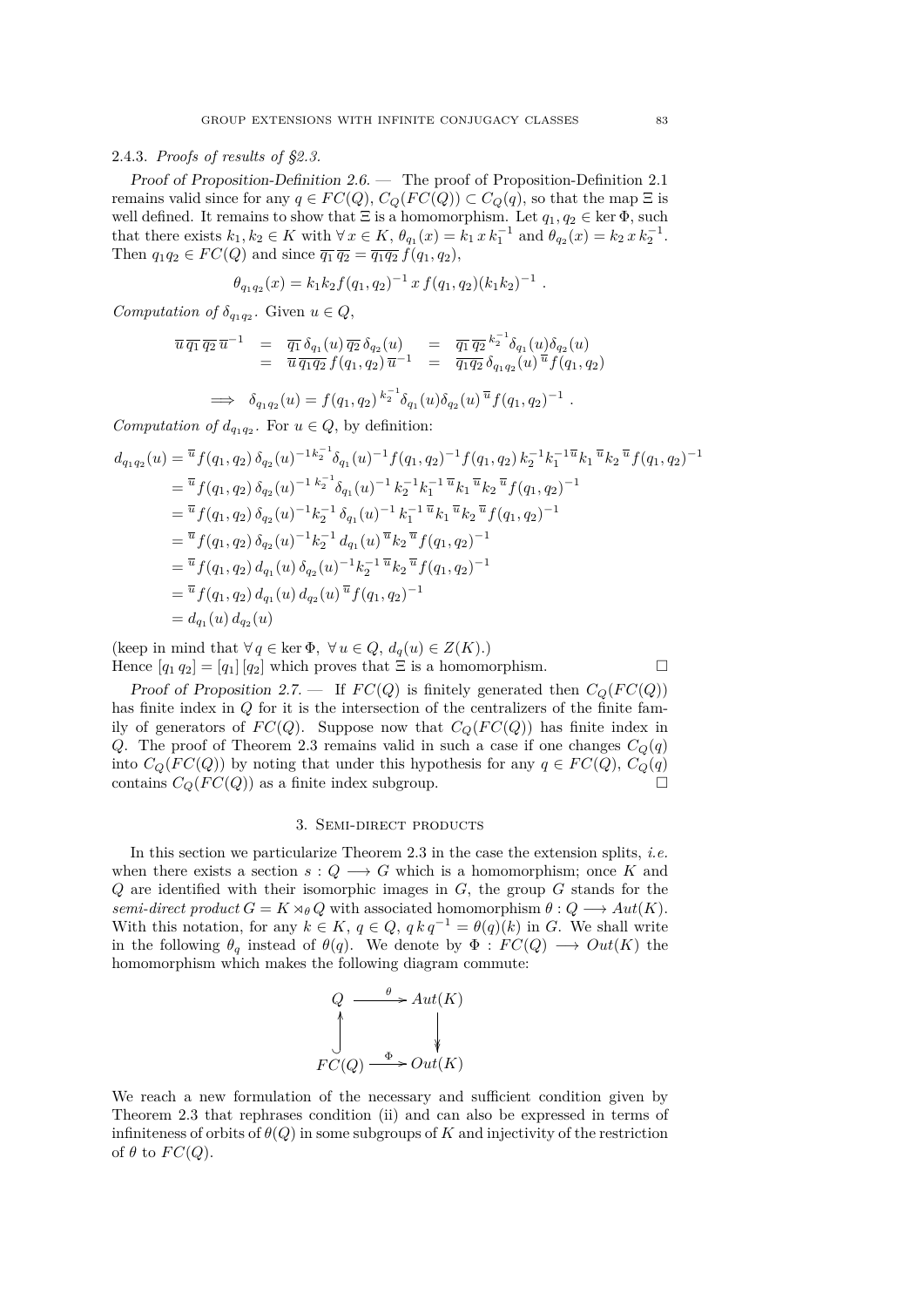<span id="page-12-0"></span>3.1. **Statement and rephrasing of the result.** The main result for semi-direct products with infinite conjugacy classes is:

THEOREM 3.1 (icc semi-direct product). — Let  $G = K \rtimes_{\theta} Q \neq \{1\}$ ; *G* is icc if and only if:

- (i)  $FC_G(K) = \{1\}$ , and
- (ii) For all  $q \in \text{ker } \Phi \setminus \{1\}$  and  $k \in K$  with  $\forall x \in K$ ,  $\theta_q(x) = k x k^{-1}$ , *k* has an infinite  $\theta(Q)$ -orbit.

The result is proved in the next section.

Remark 3.2. — Let  $\vartheta$ :  $G \longrightarrow Aut(K)$  be the homomorphism that extends  $\theta$  to *G*, *i.e.* ∀ *g* ∈ *G*,  $k \in K$ ,  $\vartheta(g)(k) = g k g^{-1}$ , and  $\vartheta_K : K \longrightarrow Inn(K)$  its restriction to *K*; the diagram below commutes.



Define:

$$
K_{\theta} := \vartheta_K^{-1}(Inn(K) \cap \theta(FC(Q)))
$$

 $K_{\theta}$  is a subgroup of *K* that is preserved under the action of  $\theta(Q)$ . Then Theorem 3.1 rephrases as:

REPHRASING OF THEOREM 3.1.— Let  $G = K \rtimes_{\theta} Q \neq \{1\}$ ; Then *G* is icc if and only if the following conditions hold:

(i)  $\theta(Q)$  has only infinite orbits in  $FC(K) \setminus \{1\}$ ,

(ii.a)  $\theta(Q)$  has only infinite orbits in  $K_{\theta} \setminus \{1\},$ 

(ii.b)  $\theta: Q \longrightarrow Aut(K)$  restricted to  $FC(Q)$  is injective,

Example 3.3. — In particular, whenever  $K \setminus \{1\}$  contains no finite  $\theta(Q)$ -orbits, *G* is icc if and only if  $\theta$  :  $FC(Q) \longrightarrow Aut(K)$  is injective.

For example The semi-direct product  $K \rtimes Aut(K)$  is icc if and only if  $Aut(K)$ has no finite orbits in  $K \setminus \{1\}$ ; *e.g.* the group of rigid motions  $\mathbb{R}^n \times O(n)$  of the *n th*-dimensional euclidian space is icc, while none of its discrete subgroups are icc, since by the Bieberbach theorem, they are all virtually Abelian (see Proposition [5.3\)](#page-15-0).

3.2. **Proof of Theorem 3.1.** We prove the equivalence here between condition (ii) of Theorem 3.1 and condition (ii) of Theorem [2.3.](#page-6-0) We proceed in two steps.

Step 1. Conditions (i) and (ii) of Theorem [2.3](#page-6-0)  $\implies$  condition (*ii*) of Theorem 3.1. — Suppose that condition (*ii*) of Theorem 3.1 does not hold: there exists  $q \in FC(Q) \setminus \{1\}$  such that  $\theta_q(x) = kxk^{-1} \ \forall x \in K$  for some *k* with finite  $\theta_q$ -orbit. Then  $Q_0 = \theta^{-1}(Stab_{\theta(Q)}(k))$  has a finite index in  $Q$ , and let  $Z_0 = Q_0 \cap Z_Q(q)$ ;  $Z_0$ has a finite index in *Q*.

First case. Suppose  $Z_Q(q) \setminus Z_0 \neq \emptyset$  and let  $u \in Z_Q(q) \setminus Z_0$ ; since  $[u, q] = 1$ , necessarily  $[u, k] \in Z(K)$ , thereby since  $u \notin Z_0$ , there exists  $z \neq 1$  in  $Z(K)$  such that  $uku^{-1} = kz$ . Then  $Z_G(z) \supset K$ , and since  $z = k^{-1}uku^{-1}$ ,  $Z_G(z) \supset Q_0 \cap uQ_0u^{-1}$ . Hence  $Z_G(z)$  has a finite index in *G* therefore  $FC_G(K) \neq \{1\}$ : condition (i) fails. Second case. Suppose that  $Z_0 = Z_Q(q)$ . For any  $u \in Z_Q(q)$ ,  $\theta(u) \in Stab_{\theta(Q)}(k)$ so that  $d_q(u) = [k^{-1}, u] = 1$  and  $[q] = 0$  in  $H^1(Z_Q(q), Z(K))$  (see remark [2.2\)](#page-5-0); condition (ii) of Theorem [2.3](#page-6-0) fails.  $\square$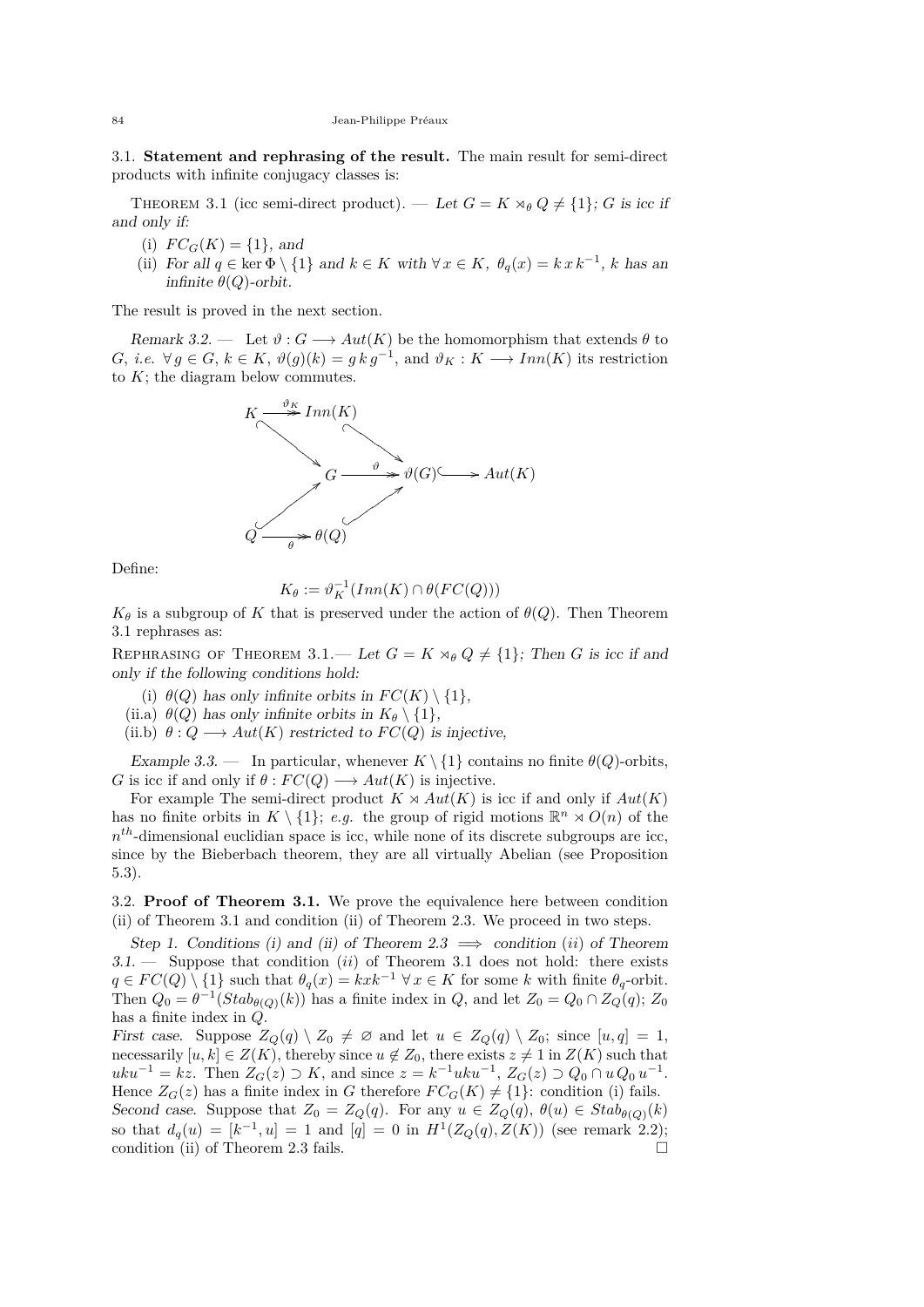<span id="page-13-0"></span>Step 2. Condition (ii) of Theorem [3.1](#page-12-0)  $\implies$  condition (ii) of Theorem [2.3.](#page-6-0) Suppose that condition (ii) of Theorem [2.3](#page-6-0) does not hold: let  $q \in FC(Q) \setminus \{1\}$ and  $k \in K$  such that  $\forall x \in K$ ,  $\theta_q(x) = k x k^{-1}$ , and suppose that  $[q] = 0$  in  $H^1(Z_Q(q), Z(K))$ . There exists  $z \in Z(K)$  such that  $\forall u \in Z_Q(q), k^{-1}u k u^{-1} =$  $z^{u}z^{-1}$  and it follows that  $[u, kz] = 1$ :

$$
k^{-1}uk u^{-1} = z^{u}z^{-1}
$$

$$
\iff z^{-1}k^{-1}uk u^{-1}u z = 1
$$

$$
\iff (k z)^{-1}uk z u^{-1} = 1
$$

Let  $k' = kz$ , then  $\theta_q(x) = k' x k'^{-1}$  and since  $Z_Q(q)$  has a finite index in *Q*,  $k'$  has a finite  $\theta(Q)$ -orbit. Condition (*ii*) of Theorem [3.1](#page-12-0) fails.

# 4. Wreath products

Throughout the section, *D*, *Q* are groups and  $\Omega$  is a *Q*-set, *i.e.* a set equipped with a left *Q*-action. Let *G* be the *complete* (or *unrestricted*) *wreath product* denoted by *G* = *Dl*<sub>Ω</sub>*Q*, *i.e.* let *D*<sup>Ω</sup> denote the group of maps from Ω to *D* and let  $\lambda$  : *Q* → *Aut*( $D^{\Omega}$ ) be the homomorphism defined by  $\forall x \in \Omega$ ,  $\forall \phi \in D^{\Omega}$ ,  $\lambda(q)(\phi)(x) = \phi(q^{-1}x)$ ; the group *G* is the split extension  $G = D^{\Omega} \rtimes Q$  associated with  $\lambda$ , in the sense that  $∀\phi ∈ D^{\Omega}, ∀q ∈ Q, q\phi q^{-1} = λ(q)(\phi)$ . When  $\Omega = Q$  with *Q* acting by multiplication on the left one talks of the *complete regular wreath product* denoted by  $D \wr Q$ .

We also consider the *restricted wreath product*  $G = D \wr_{\Omega_r} Q$ : let  $D^{(\Omega)}$  be the group of maps from  $\Omega$  to  $D$  with finite support, and define as above  $G$  as the split extension  $G = D^{(\Omega)} \rtimes Q$  associated with  $\lambda$ ; *G* is a subgroup of *D*  $\iota_{\Omega} Q$  which is countable whenever *D* and *Q* are countable. When  $\Omega = Q$ , one talks of the *restricted regular wreath product*  $D \nvert_{r} Q$ .

4.1. **Statement of the results.** We obtain different results for restricted and complete wreath products. The two following results concern restricted wreath products.

THEOREM 4.1 (icc restricted wreath products). — Let  $G = D \wr_{\Omega_r} Q$ , with  $D \neq$ {1} ; a necessary and sufficient condition for *G* to be icc is that, on the one hand at least one of the following conditions holds:

- $(i.a)$  *D* is icc,
- (i.b) all *Q*-orbits in  $\Omega$  are infinite.

and on the other hand the following condition holds:

(ii) 1 is the only element of  $FC(Q)$  which fixes  $\Omega$  pointwise,

Corollary 4.2 (restricted regular wreath products icc). — When the *Q*-action on  $\Omega$  is free (in particular, for  $D \wr_r Q$ ),  $G$  is icc if and only if either  $D$  is icc or  $Q$  is infinite.

We now turn to the similar results for complete wreath products.

THEOREM 4.3 (icc complete wreath products). — Let  $G = D \nvert_{\Omega_r} Q$ , with  $D \neq$ {1} ; a necessary and sufficient condition for *G* to be icc is that, on the one hand at least one of the following conditions holds:

 $(i.a)$  *D* is icc,

(i.b) all *Q*-orbits in  $\Omega$  are infinite.

and on the other hand the two following conditions hold:

- (ii) 1 is the only element of  $FC(Q)$  which fixes  $\Omega$  pointwise,
- (iii) *D* is centerless.

Corollary 4.4 (complete regular wreath products icc). — When the *Q*-action on  $\Omega$  is free (in particular, for  $D \wr Q$ ), *G* is icc if and only if either *D* is icc or *Q* is infinite and *D* is centerless.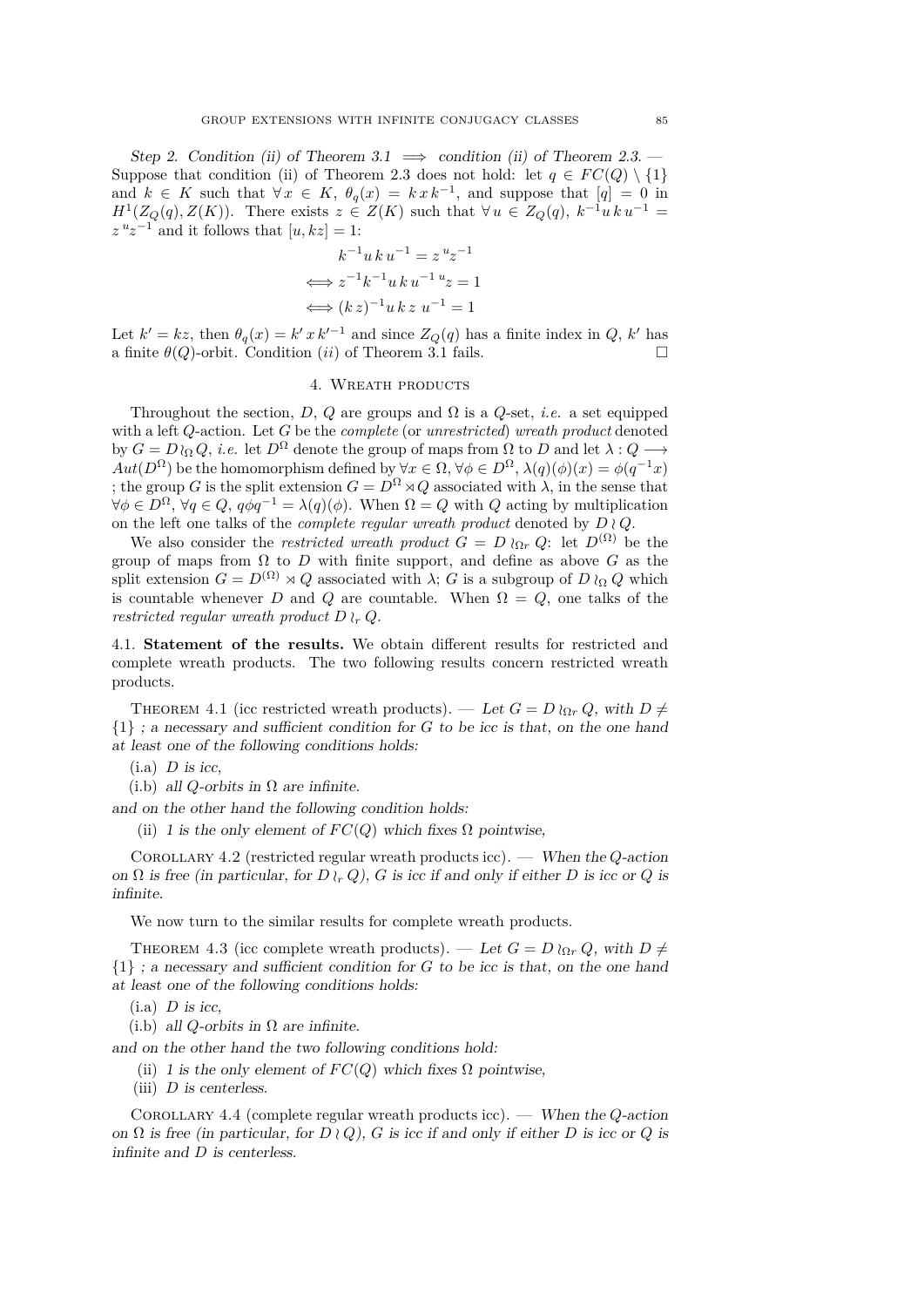<span id="page-14-0"></span>Example 4.5. — The lamplighter group  $\mathbb{Z}/2\mathbb{Z}$   $\chi_r \mathbb{Z}$  is icc while the complete wreath product  $\mathbb{Z}/2\mathbb{Z} \wr \mathbb{Z}$  is not. Let  $\Omega = \mathbb{Z}/n\mathbb{Z}$  be equipped with the natural  $\mathbb{Z}$ action  $(p, q \mod n) \mapsto p + q \mod n$ , then  $\mathbb{Z}/n\mathbb{Z} \wr_{\Omega} \mathbb{Z}$  and  $\mathbb{Z}/n\mathbb{Z} \wr_{\Omega} \mathbb{Z}$  are not icc (conditions (*i.a*) and (*i.b*) fail).

Corollary 4.6. — The icc property is stable under wreath product: any complete (respectively restricted) wreath product of icc groups is icc.

4.2. **Proofs of the results.** In both cases *G* is seen as a semi-direct product and the property icc is discussed using the reformulation of Theorem [3.1](#page-12-0) in remark [3.2.](#page-12-0)

Proof of Theorem [4.1.](#page-13-0) — Let  $K = D^{(\Omega)}$ ;  $G = K \rtimes_{\theta} Q$ . First observe that  $FC(K) = FC(D)^{(\Omega)}$ , hence  $FC(K) = \{1\}$  if and only if  $FC(D) = \{1\}$ . Condition (i) in remark [3.2](#page-12-0) is equivalent to  $FC_G(K) = \{1\}$ . Let's prove that here:

$$
FC_G(K) = \{1\} \iff \begin{cases} FC(D) = \{1\} \\ \text{or} \\ \text{all } Q\text{-orbits in } \Omega \text{ are infinite} \end{cases}
$$

Indeed, suppose that  $FC_G(K) = \{1\}$ ; if  $FC(D) \neq \{1\}$  let  $u \neq 1$  lying in  $FC(D)$ . If Ω would contain a finite *Q*-orbit *Q.ω* then the map from Ω to *D* which equals *u* in  $\omega$  and 1 everywhere else would lie in  $FC_G(K) \setminus \{1\}$ ; impossible. This proves the necessary part of the assumption. Reciprocally: if  $FC(D) = \{1\}$  then  $FC(K)$ {1} and therefore  $FC_G(K) = \{1\}$ . If  $FC(D) \neq \{1\}$  and  $\Omega$  contains only infinite *Q*-orbits, let  $\eta \in FC(D)^{(\Omega)} \setminus \{1\}$ , then *Q*.supp( $\eta$ ) is infinite but also equals the finite union of finite sets  $\bigcup_{q \in Q}$ supp $(q \eta)$ ; impossible. This proves the sufficient part of the assumption. Hence condition (i) in remark [3.2](#page-12-0) is equivalent to conditions (i.a) or (i.b) of Theorem [4.1.](#page-13-0)

Secondly,  $K_{\theta} = Z(K) = Z(D)^{(\Omega)}$  since here all automorphisms in  $\theta(Q)$  that are inner are therefore the identity. Here condition (ii.a) in remark [3.2](#page-12-0) is a particular case of its condition (i).

Finally,  $\theta: Q \longrightarrow Aut(K)$  is injective if and only if 1 is the only element of *Q* that fixes  $\Omega$  pointwise. Condition (ii.b) in remark [3.2](#page-12-0) is equivalent to condition (ii) of Theorem [4.1.](#page-13-0) We conclude with the formulation of Theorem [3.1](#page-12-0) in remark  $3.2.$ 

Proof of Theorem [4.3.](#page-13-0) — Let  $K = D^{\Omega}$ ;  $G = K \rtimes_{\theta} Q$  and keep in mind the proof of Theorem [4.1.](#page-13-0) Here again  $FC(K) = FC(D)^{\Omega}$ . Condition (i) in remark [3.2](#page-12-0) is equivalent to  $FC_G(K) = \{1\}$ . Let's prove that here:

$$
FC_G(K) = \{1\} \qquad \Longleftrightarrow \qquad \left\{ \begin{array}{l} FC(D) = \{1\} \\ \text{or} \\ \text{ all $Q$-orbits in $\Omega$ are infinite and $Z(K) = \{1\}$} \end{array} \right.
$$

As above  $FC_G(K) = \{1\}$  implies that either  $FC(D) = \{1\}$  or  $\Omega$  contains only infinite *Q*-orbits. But moreover necessarily  $Z(D) = \{1\}$  for otherwise let  $z \neq 1$ lying in  $Z(D)$  the map from  $\Omega$  to *D* constant equal to *z* would lie in  $Z(K)$  and thereby in  $FC_G(K)$ . This proves the necessary part. Reciprocally; if  $FC(D) = \{1\}$ then  $FC_G(K) = \{1\}$  so suppose in the following that  $FC(D) \neq \{1\}$ . Suppose that  $\Omega$  contains only infinite *Q*-orbit and that  $FC_G(K) \neq \{1\}$ ; let  $\eta : \Omega \longrightarrow FC(K)$ be an element of  $FC_G(K) \setminus \{1\}$ . Since  $Q_\eta$  is finite and  $Q$  has no finite orbits in Ω, necessarily supp(*η*) is infinite. Moreover its conjugacy class *<sup>K</sup>η* contains all  $\eta' : \Omega \longrightarrow FC(K)$  such that  $\forall x \in \Omega, \eta'(x)$  and  $\eta(x)$  are conjugate in *D*. In particular  $K_{\eta}$  is infinite once for an infinite set of elements *x* in  $\Omega$ ,  $D_{\eta}(x)$  is not a singleton. Hence necessarily  $Z(D) \neq \{1\}$ . This proves the sufficient part. The remaining of the proof goes the same way as for Theorem [4.1.](#page-13-0)  $\Box$ 

#### 5. Examples

We now look at some particular cases and look how Theorem [2.3](#page-6-0) rephrases. Among them extensions where the factors verify some additional hypothesis, but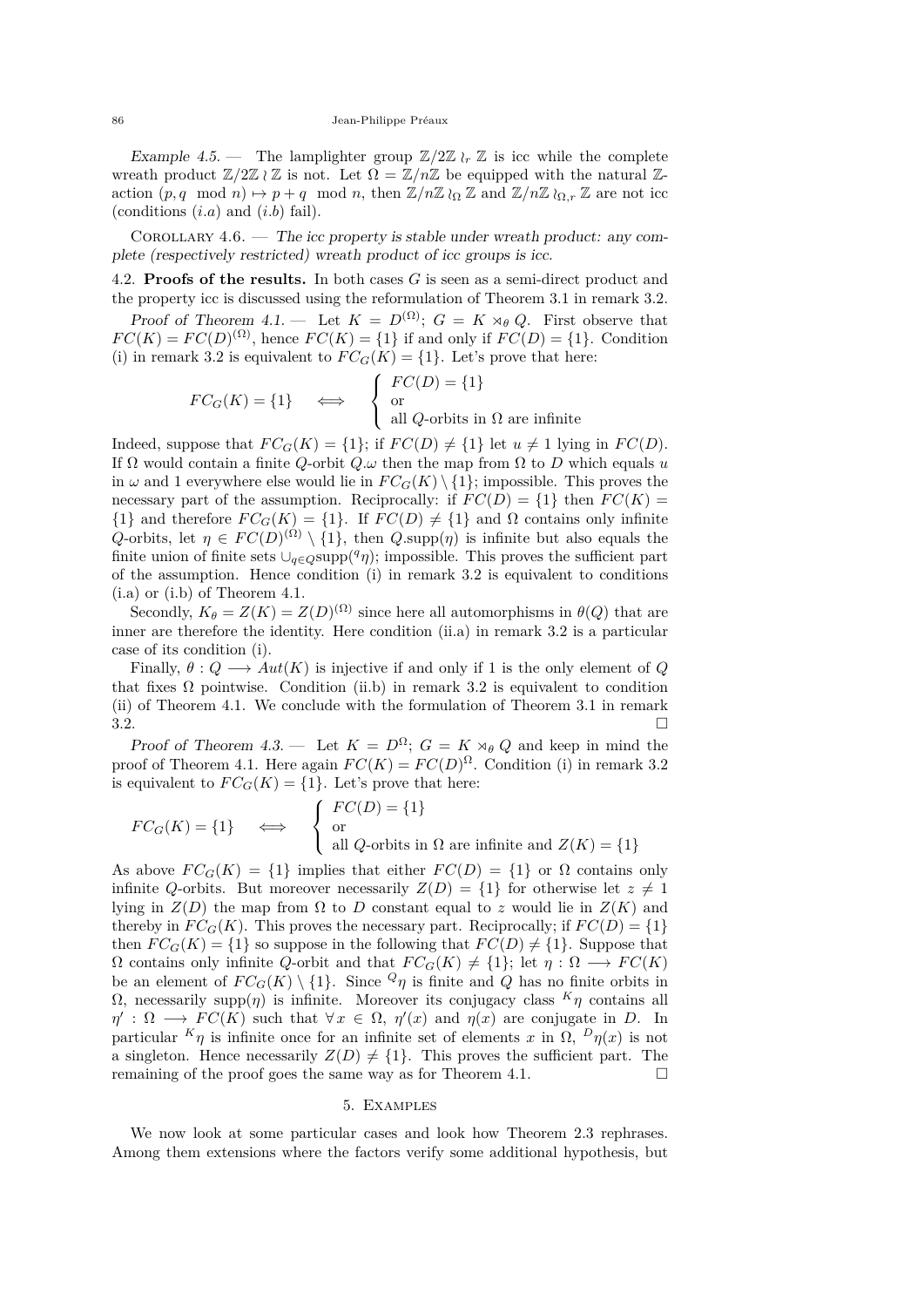<span id="page-15-0"></span>also groups containing a finite index subgroups, amalgamated products and HNN extensions. In those last two cases we recover briefly the main results in [\[3\]](#page-20-0) that answer two questions of Pierre de la Harpe (cf. [\[5\]](#page-20-0)).

5.1. **Finite extensions.** We consider here extensions with finite quotients.

PROPOSITION 5.1 (icc finite extension). — Let  $G$  be a finite extension:

$$
1 \longrightarrow K \longrightarrow G \longrightarrow Q
$$
 finite  $\longrightarrow 1$ 

Then *G* is icc if and only if *K* is icc and  $\Theta: Q \longrightarrow Out(K)$  is injective.

Proof. — On the one hand, if *G* is icc, then necessarily *K* is icc; for suppose on the contrary that  $\exists k \in K \setminus \{1\}$  such that  $C_K(k)$  has finite index in *K*; since *K* has finite index in *G* and  $C_K(k) \subset C_G(k)$ ,  $C_G(k)$  has finite index in *G*, <sup>*G*</sup>*k* is finite and *G* is not icc. On the other hand, suppose that *K* is icc; since *Q* is finite,  $FC(Q) = Q$ so that (see 2<sup>nd</sup> item in example [2.5\)](#page-6-0), *G* is icc if and only if  $\Theta: Q \longrightarrow Out(K)$  is injective.

Example 5.2. — It follows from Proposition 5.1 and from the  $4^{\text{th}}$  item in example [2.5](#page-6-0) that if *Q* is finite simple,

– *G* is icc if and only if *K* is icc and the extension is not equivalent to  $K \times Q$ .

For example let *p* be a prime integer; a group containing an icc normal subgroup *K* with index *p* is either icc or isomorphic to  $K \times \mathbb{Z}/p\mathbb{Z}$ .

5.2. **Finite index subgroups.** Let *H* be a finite index subgroup of *G* and:

$$
\overline{H} := \bigcap_{g \in G} g \, H \, g^{-1}
$$

then  $\overline{H}$  is the maximal subgroup of *H* normal in *G* and has finite index in *G*; let  $Q = G/\overline{H}$ . Denote by  $\vartheta : G \longrightarrow Aut(\overline{H})$  the homomorphism defined by  $\forall g \in G, \forall k \in \overline{H}, \vartheta(g)(k) = \vartheta k.$ 

PROPOSITION 5.3 (finite index subgroup and icc). — Let *G* be a group, *H* a finite index subgroup of *G* and  $\vartheta$  :  $G \longrightarrow Aut(\overline{H})$  as above; it induces  $\Theta: Q \longrightarrow$  $Out(\overline{H})$ . Then:

*G* is icc

 $\iff H$  is icc and  $\Theta: Q \longrightarrow Out(\overline{H})$  is injective,

 $\iff$  *H* is icc and  $\forall$  *g*  $\in$  *G* \ *H* with a finite order,  $\vartheta$ (*g*) is not the identity

 $\iff H$  is icc and  $\forall g \in G \setminus H$  with a finite order,  $\vartheta(g)$  is not inner.

Proof. — First note that every finite index subgroup in an icc group is icc; for suppose that  $H$  is a finite index subgroup of  $G$  and that  $H$  is not icc: there exists  $h \in H \setminus \{1\}$  with  ${}^H h$  finite, hence  $C_H(h)$  has finite index in *H*, and since *H* has finite index in *G* and  $C_G(h) \supset C_H(h)$ ,  $C_G(h)$  has a finite index in *G* and *G* is not icc.

Now suppose that *H* is icc, so that  $\overline{H}$  is icc; applying proposition 5.1 to the extension of  $\overline{H}$  by  $Q$  one obtains the first assumption. In particular, if  $G$  is icc, then  $\forall g \in G \setminus H$ ,  $\vartheta(g)$  is not inner, therefore in particular  $\vartheta(g) \neq Id$ .

Now suppose that *G* is not icc, necessarily there exist  $q \in G \setminus \overline{H}$  and  $k \in \overline{H}$  such that  $\forall x \in \overline{H}$ ,  $\pi(g)(x) = {}^{k}x$ . Let  $\omega = g k^{-1}$ ,  $\omega \in G \setminus H$  and  $\vartheta(\omega)$  is the identity. Since  $\overline{H}$  has a finite index in *G*, there exists  $n > 1$  such that  $\omega^n \in \overline{H}$ . Since  $\overline{H}$ is icc, necessarily  $\omega^n = 1$ . But let  $g \in G \setminus H$  such that  $g^n = 1$  and  $\exists k \in \overline{H}$  with  $\forall x \in \overline{H}$ ,  $\vartheta(g)(x) = kx$  and let  $u = gk^{-1}$ . Then  $\vartheta(u)$  is the identity on  $\overline{H}$  and  $u^n = g^n k^{-n} = k^{-n}$ ; necessarily  $u^n = 1$  for  $u^n$  has a finite conjugacy class lying in  $\overline{H}$ . This proves the last two assumptions.

Example  $5.4.$  — Virtually nilpotent groups are not icc, since nilpotent groups have non-trivial center (Theorem 5.34, [\[10\]](#page-20-0)). By a celebrated theorem of Gromov, finitely generated groups with polynomial growth are not icc.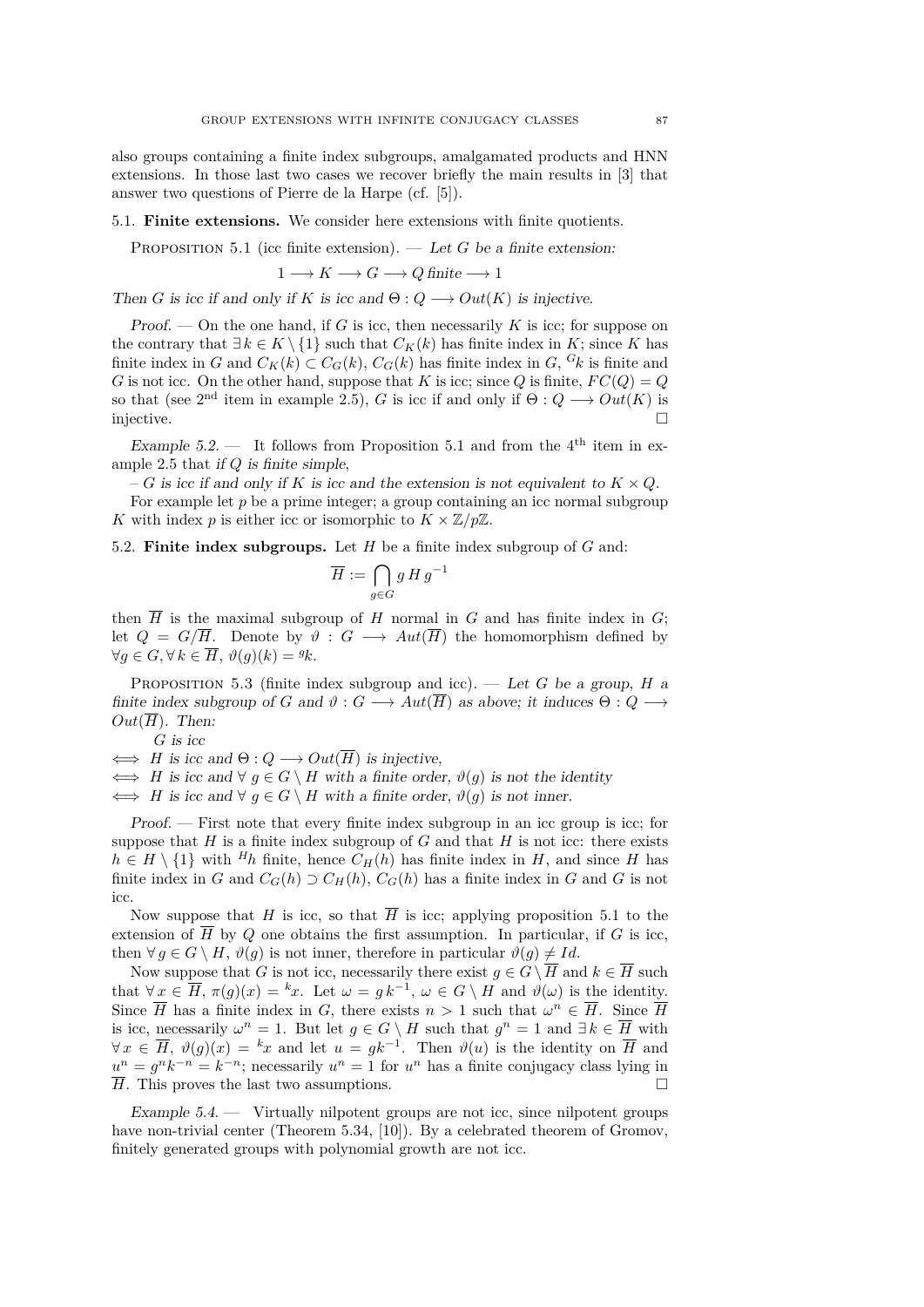<span id="page-16-0"></span>COROLLARY 5.5. — If  $G \setminus H$  contains no torsion element (in particular, when *G* is torsion-free), then *G* is icc if and only if *H* is icc.

5.3. **Extensions with an Abelian factor.** We consider here the cases of extensions where either the kernel or the quotient is an Abelian group.

PROPOSITION 5.6 (icc extension of Abelian group). — Let  $G \neq \{1\}$  be an extension:

$$
1 \longrightarrow KAbelian \longrightarrow G \longrightarrow Q \longrightarrow 1
$$

and  $\theta: Q \longrightarrow Aut(K)$  be the associated homomorphism.

Then *G* is icc if and only if both:

(i)  $FC_G(K) = \{1\},\$ 

(ii) the restricted homomorphism  $\theta$  :  $FC(Q) \longrightarrow Aut(K)$  is injective.

Proof. — Since  $Inn(K) = \{1\}$  the coupling  $\Theta: Q \longrightarrow Out(K)$  defines a homomorphism  $\theta: Q \longrightarrow Aut(K)$ . Given  $u \in K$ ,  $G_u$  coincides with the  $\theta(Q)$ -orbit of *u*. Clearly if either (i) or (ii) fails then *G* is not icc. Conversely suppose *G* is not icc, and let  $u \neq 1$  with  $G_u$  finite. If  $u \in K$  then (i) fails. If  $u \in G \setminus K$  then let  $q = \pi(u)$ ; necessarily  $q \in FC(Q) \setminus \{1\}$ . Let  $K_0 = K \cap C_G(u)$ , it has finite index in *K* and  $\theta(q)$  restricts to the identity on  $K_0$ . If  $K_0 \neq K$ , let  $v \in K \setminus K_0$ and  $w = [v, u]$ . Then  $w \in K$ ,  $w \neq 1$  and  $G_w$  is finite since its centralizer contains  $C_G(u) \cap v C_G(u) v^{-1}$  which has finite index in *G*. Hence either (i) fails or  $\theta(q)$  is the identity and consequently (ii) does not hold.  $\square$ 

Example 5.7. — Consider a *metabelian* group  $G \neq \{1\}$ , *i.e.* whose derived group  $[G, G]$  is Abelian, and  $G_{ab} = G/[G, G]$ . Then *G* is icc if and only if  $\theta : G_{ab} \longrightarrow$  $Aut([G, G])$  is injective and  $[G, G] \setminus \{1\}$  contains only infinite  $\theta(G_{ab})$ -orbits, if and only if  $[G, G] \setminus \{1\}$  contains only infinite  $\theta(G_{ab})$ -orbits and  $[G, G]$  is a maximal Abelian subgroup (see also example below).

When the quotient is Abelian, Theorem [2.3](#page-6-0) becomes:

PROPOSITION 5.8 (icc extension by Abelian). — Let  $G \neq \{1\}$  be a group which decomposes as an extension by an Abelian group with associated coupling Θ :  $Q \longrightarrow Out(K)$ :

$$
1 \longrightarrow K \longrightarrow G \stackrel{\pi}{\longrightarrow} Q \text{ Abelian} \longrightarrow 1
$$

1) Then *G* is icc if and only if:

(i)  $FC_G(K) = \{1\}$ , and

(ii)  $\Xi$  : ker  $\Theta \longrightarrow H^1(Q, Z(K))$  is injective.

if and only if (i) holds and:

 $(ii')$  *G* is centerless

2) In case *Q* is moreover infinite cyclic, then *G* is icc if and only if (i) holds and:  $(ii'') \Theta: Q \longrightarrow Out(K)$  is injective.

Proof. — Since *Q* is Abelian one has  $FC(Q) = Q$  and  $C_Q(FC(Q)) = Q$ . In particular Proposition [2.7](#page-7-0) applies and one obtains that conditions (i) and (ii) are necessary and sufficient for *G* to be icc.

If condition (ii') does not hold clearly  $G$  is not icc. Now suppose that conditions (i) holds while  $G$  is not icc; it suffices to prove that condition (ii') fails. With Theorem [2.3](#page-6-0) there exists  $q \in \text{ker } \Theta \setminus \{1\}$  such that  $[q] = 0$  in  $H^1(C_Q(q), Z(K))$ , and with Lemma [2.12,](#page-9-0) there exists  $\omega \in G \setminus K$  with  $C_G(\omega) = \pi^{-1}(Q) = G$ , therefore  $Z(G)$  is non-empty. This proves that conditions (i) and (ii') are necessary and sufficient for *G* to be icc.

In case  $Q$  is infinite cyclic it is sufficient to show that the non-injectivity of  $\Theta$ implies that *G* is not icc. Suppose  $\Theta$  is non-injective; let *t* be a generator of  $\mathbb{Z}$ , then there exists  $n \in \mathbb{Z}$  and  $k \in K$  such that  $\forall x \in K$ ,  $\bar{t}^n x \bar{t}^{-n} = k x k^{-1}$ . Hence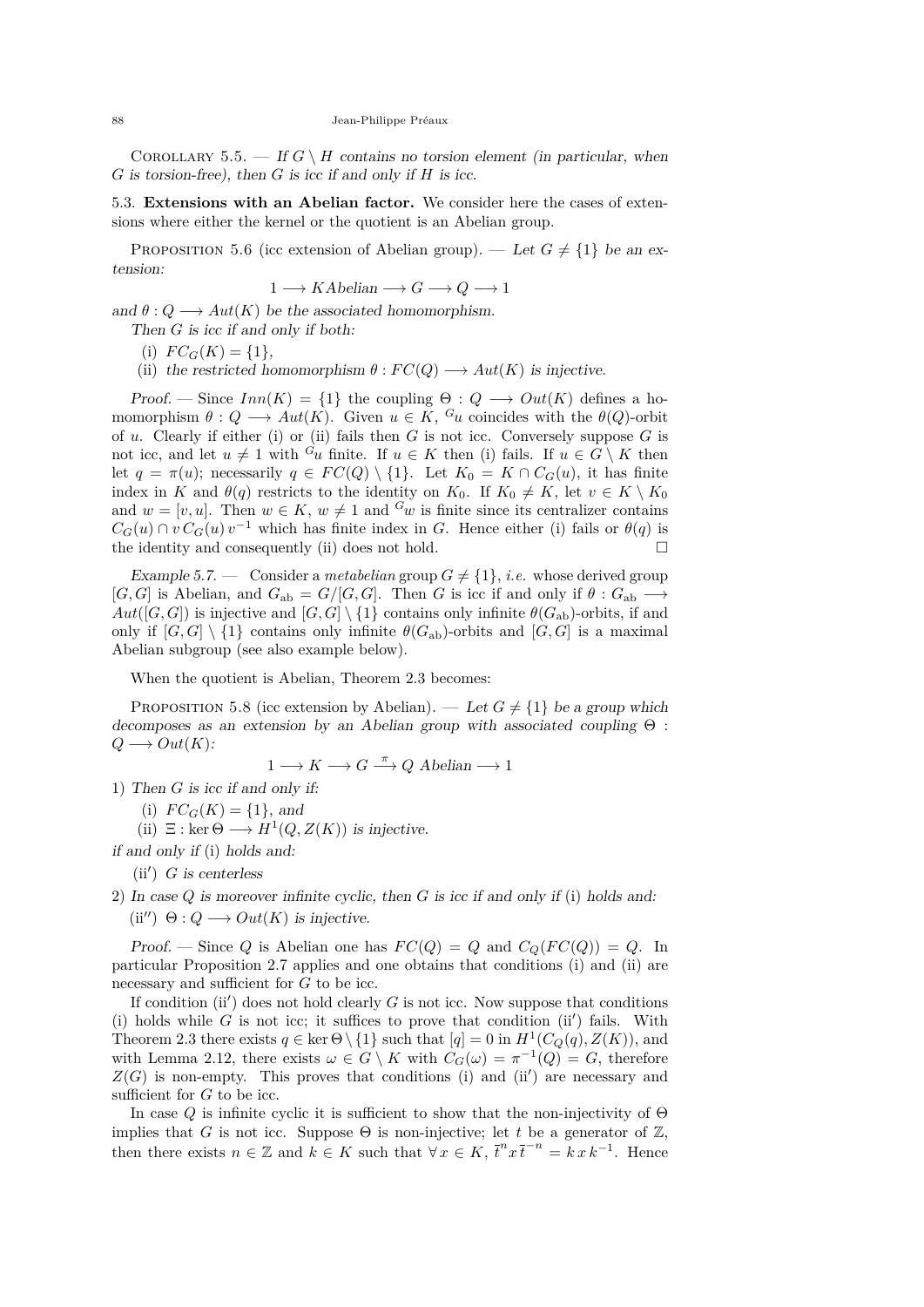<span id="page-17-0"></span> $C_G(k^{-1}\overline{t}^n)$  contains *K* and  $\overline{t}^n$ , and therefore, has a finite index in *G*; *G* is not  $\Box$ 

Example 5.9. — Let *G* be a *non-perfect* group, *i.e.* whose derived group [*G, G*] is a proper subgroup (in particular, when *G* is *solvable*); let  $G_{ab} = G/[G, G]$ . If *G* is not Abelian, it decomposes as an extension with kernel  $[G, G]$ ; let  $\Theta : G_{ab} \longrightarrow$ *Out*([*G, G*]) be the associated coupling. Then *G* is icc if and only if condition (i) of Theorem [2.3](#page-6-0) holds and  $\Xi$ : ker  $\Theta \longrightarrow H^1(G_{ab}, Z([G, G]))$  is injective, if and only if condition (i) holds and  $G$  is centerless. If  $G$  is Abelian obviously  $G$  is not icc.

5.4. **In case the kernel is hyperbolic.** For definition and basic facts upon hyperbolic groups, we refer the reader to [\[2\]](#page-20-0).

PROPOSITION 5.10 (icc hyperbolic group).  $-$  Let *G* be a hyperbolic group; then *G* is icc if and only if *G* is non-elementary and does not contain a non-trivial finite characteristic (respectively normal) subgroup.

Proof.  $\Box$  If *G* is elementary, *i.e.* either finite or virtually  $\mathbb{Z}$ , or if *G* contains a non-trivial finite normal (in particular characteristic) subgroup, then clearly *G* is not icc. Conversely suppose that *G* is non-elementary and not icc. Since in hyperbolic groups infinite order elements have virtually cyclic centralizers (cf. Corollary 7.2,  $[2]$ ,  $FC(G)$  is periodic. Since hyperbolic groups contain finitely many conju-gacy classes of torsion elements (cf. Lemma 3.5 in [\[2\]](#page-20-0)),  $FC(G)$  is finite and the conclusion holds.

PROPOSITION 5.11 (icc extension of hyperbolic group). — Let  $G$  be a group extension:

$$
1 \longrightarrow Khyperbolic \longrightarrow G \longrightarrow Q \longrightarrow 1
$$

with  $K \neq \{1\}$ . Then *G* is icc if and only if both:

- $(i)$  *K* is icc
- (ii)  $\Phi: FC(Q) \longrightarrow Out(K)$  is injective.

Proof. — According to Theorem [2.3](#page-6-0) when conditions (i) and (ii) hold *G* is icc. Conversely suppose that *G* is icc. Necessarily, *K* is non-elementary for otherwise *K* would be finite or would contain a characteristic infinite cyclic subgroup, which with Theorem [2.3.](#page-6-0)(i) and Proposition [1.1](#page-2-0) would contradict that  $G$  is icc. Now a non-elementary hyperbolic group has a finite center (follows from Corollary 7.2, [\[2\]](#page-20-0)). Necessarily,  $Z(K) = \{1\}$  for otherwise as above G would not be icc. Therefore (see first item in example [2.5\)](#page-6-0)  $\Phi$  is injective –condition (ii) holds– and condition (i) of Theorem [2.3](#page-6-0) holds. By applying proposition 5.10, *K* not icc would imply condition (i) of Theorem [2.3;](#page-6-0) hence *K* is icc: condition (i) also holds.

5.5. **HNN extensions.** Let  $A$  be a non-trivial group with subgroups  $C, C'$  and let  $\varphi: C \longrightarrow C'$  be an isomorphism. Let  $G := A_{*\varphi}$  be the HNN extension ([\[7\]](#page-20-0)):

$$
G \simeq \langle A, t | \forall c \in C, t c t^{-1} = \varphi(c) \rangle.
$$

It is said to be degenerate when  $A = C = C'$  and non-degenerate otherwise.

Let  $\tilde{C}$  be the largest subgroup of  $C \cap C'$  normal in  $G$ :

$$
C_0 = \bigcap_{a \in A} aCa^{-1} \cap \bigcap_{a \in A} aC'^{a-1}; \quad \hat{C}_{k+1} = C_k \cap \phi(C_k) \cap \phi^{-1}(C_k);
$$
  

$$
C_{k+1} = \bigcap_{a \in A} a\hat{C}_{k+1}a^{-1}; \qquad \tilde{C} = \bigcap_{k \in \mathbb{N}} C_k.
$$

Consider the epimorphism  $\pi : G \longrightarrow \mathbb{Z}$  such that  $A \subset \text{ker } \pi$  and  $\pi(t)$  generates  $\mathbb{Z}$ , and let  $K := \ker \pi$  so that *G* decomposes as a split extension:

$$
1 \longrightarrow K \longrightarrow G \stackrel{\pi}{\longrightarrow} \mathbb{Z} \longrightarrow 1
$$

and let  $\theta : \mathbb{Z} \longrightarrow Aut(K)$  be the associated homomorphism:  $\forall x \in K, \theta(x) = t x t^{-1}$ ; it induces the coupling  $\Theta : \mathbb{Z} \longrightarrow Out(K)$ . When the HNN extension is degenerate,  $K = A = \tilde{C}$ .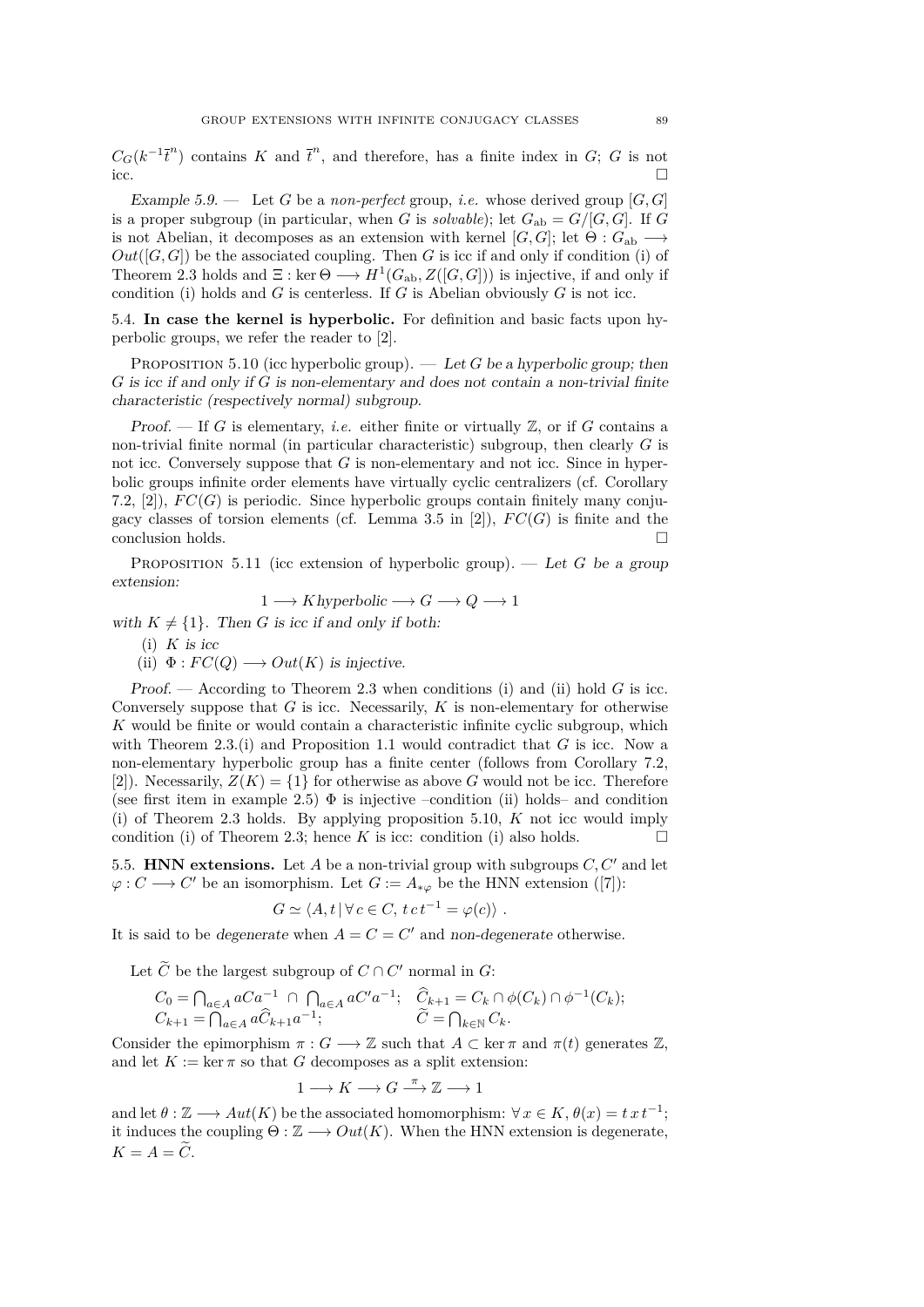PROPOSITION 5.12 (icc HNN extensions). — Let  $G = A_{*\varphi}$  be an HNN extension.

- If the HNN extension is non-degenerate. Then *G* is icc if and only if: (i)  $FC_G(C) = \{1\}.$
- If the HNN extension is degenerate. Then *G* is icc if and only both (i) holds and (ii) the homomorphism  $\Theta : \mathbb{Z} \longrightarrow Out(A)$  is injective.

Proof. — If the HNN extension is degenerate:  $C = C' = A$  then ker  $\pi = A$  and *G* is an extension of *A* by  $\mathbb{Z}$ . In such case, Proposition [5.8\(](#page-16-0)2) applies: *G* is icc if and only if Theorem [2.3\(](#page-6-0)i) holds and  $\Theta$  is injective. The conclusion holds

If the HNN extension is non-degenerate. We suppose in the following that, without loss of generality, *C* is a proper subgroup of *A*.

Applications of the Britton's Lemma ([\[7\]](#page-20-0)) allow to prove the two following facts: a) *The homomorphism* Θ *is injective.* Suppose on the contrary that there exists  $n \in \mathbb{N}^*$  and  $k \in K$  such that  $\forall x \in K$ ,  $t^n x t^{-n} = k x k^{-1}$ . Let  $\alpha \in A \setminus C$ ;  $t^n \alpha t^{-n}$  is reduced so that  $k \notin A$ , *k* has reduced form:

$$
k = k_0 t^{\varepsilon_1} k_1 \cdots t^{\varepsilon_p} k_p
$$
 with  $k_0, k_i \in A, \varepsilon_i = \pm 1, \forall i = 1, ..., p$ 

for some  $p \geq n$ . On the one hand, since  $t^n k t^{-n} = k$ , necessarily  $\varepsilon_1 = -1$  or  $\varepsilon_p = 1$ ; on the other hand since  $t^{-n}k t^n = k$ , necessarily  $\varepsilon_1 = 1$  or  $\varepsilon_p = -1$ ; it follows that  $\varepsilon_1 = \varepsilon_p = \pm 1$ . If  $\varepsilon_1 = \varepsilon_p = 1$  then  $k \alpha k^{-1}$  is also reduced and  $t^n \alpha t^{-n} = k \alpha k^{-1}$ implies  $t^n \in kA$  which cannot occur since  $t^n \notin K$ . If  $\varepsilon_1 = \varepsilon_p = -1$ : similarly  $t^{-n} \alpha t^n = k^{-1} \alpha k$ ; if  $\alpha \in C'$  the right term is reduced while the left term is not which contradicts that  $p \geq n$ ; if  $\alpha \notin C'$  the same argument as before leads to a contradiction.

b)  $\theta(\mathbb{Z})$  *has only infinite orbits in*  $K \setminus C \cap C'$ . Suppose on the contrary that there exists  $k \in K \setminus C \cap C'$  with a finite  $\theta(\mathbb{Z})$ -orbit. Then  $k \in K \setminus A$ , for suppose without loss of generality that  $k \in A \setminus C$ , then  $\{t^n k t^{-n} : n \in \mathbb{N}\}\$ is infinite and contained in the  $\theta(Q)$ -orbit of *k*. Hence *k* has reduced form:

$$
k = k_0 t^{\varepsilon_1} k_1 \cdots t^{\varepsilon_p} k_p \quad \text{with } k_0, k_i \in A, \varepsilon_i = \pm 1, \ \forall \, i = 1, \dots, p
$$

for some  $p \geq 1$ . Necessarily  $\varepsilon_1 = \varepsilon_p$  for otherwise the  $\theta(\mathbb{Z})$ -orbit of *k* would contain the infinite set  $\{t^{\varepsilon_1 n} k t^{\varepsilon_p n}$ ;  $n \in \mathbb{N}\}$ , so suppose without loss of generality that  $\varepsilon_1 = \varepsilon_p = -1$ . An immediate induction shows that indeed  $\forall i = 1, \ldots, p, \varepsilon_i = -1$ . This leads to a contradiction since  $k \in K$  implies that  $\sum_{i=1}^{p} \varepsilon_i = 0$ .

By applying Proposition [5.8\(](#page-16-0)2) with a) one obtains that *G* is icc if and only if  $FC_G(K) = \{1\}$ . But with b)  $FC_G(K) \subset C \cap C'$ , and since  $\tilde{C}$  is the largest subgroup of  $C \cap C'$  normal in  $G$ ,  $FC_G(K) \subset \tilde{C}$ . Hence condition  $FC_G(K) = \{1\}$ becomes here  $FC_G(\widetilde{C}) = \{1\}$ ; this proves the result.

Example 5.13. — Consider the Baumslag-Solitar group  $BS(m, n) = \langle a, t \mid ta^m t^{-1} \rangle$  $a^n$ ). Then *G* is icc if and only if  $m \neq \pm n$ .

5.6. **Amalgamated product.** In this section let  $A, B$  be groups,  $C, C'$  proper subgroups respectively of *A* and *B*,  $\varphi : C \longrightarrow C'$  an isomorphism and consider the amalgamated product (cf. [\[7\]](#page-20-0))  $G = A *_{C} B = \langle A, B | \forall c \in C, c = \varphi(c) \rangle$ . It is said to be degenerate when  $C, C'$  have index 2 respectively in  $A$  and  $B$ , and non-degenerate otherwise. In the following we identify *C* with a subgroup both of *A* and *B*.

Denote by:

$$
\widetilde{C}_A = \bigcap_{a \in A} a \, C \, a^{-1}, \quad \widetilde{C}_B = \bigcap_{b \in B} b \, C \, b^{-1}, \quad \widetilde{C} = \widetilde{C}_A \cap \widetilde{C}_B
$$

 $\widetilde{C}$  is the largest subgroups of *C* normal in *G*.

PROPOSITION 5.14 (icc amalgams). — Let  $G = A *_{C} B$  be a non-trivial amalgamated product.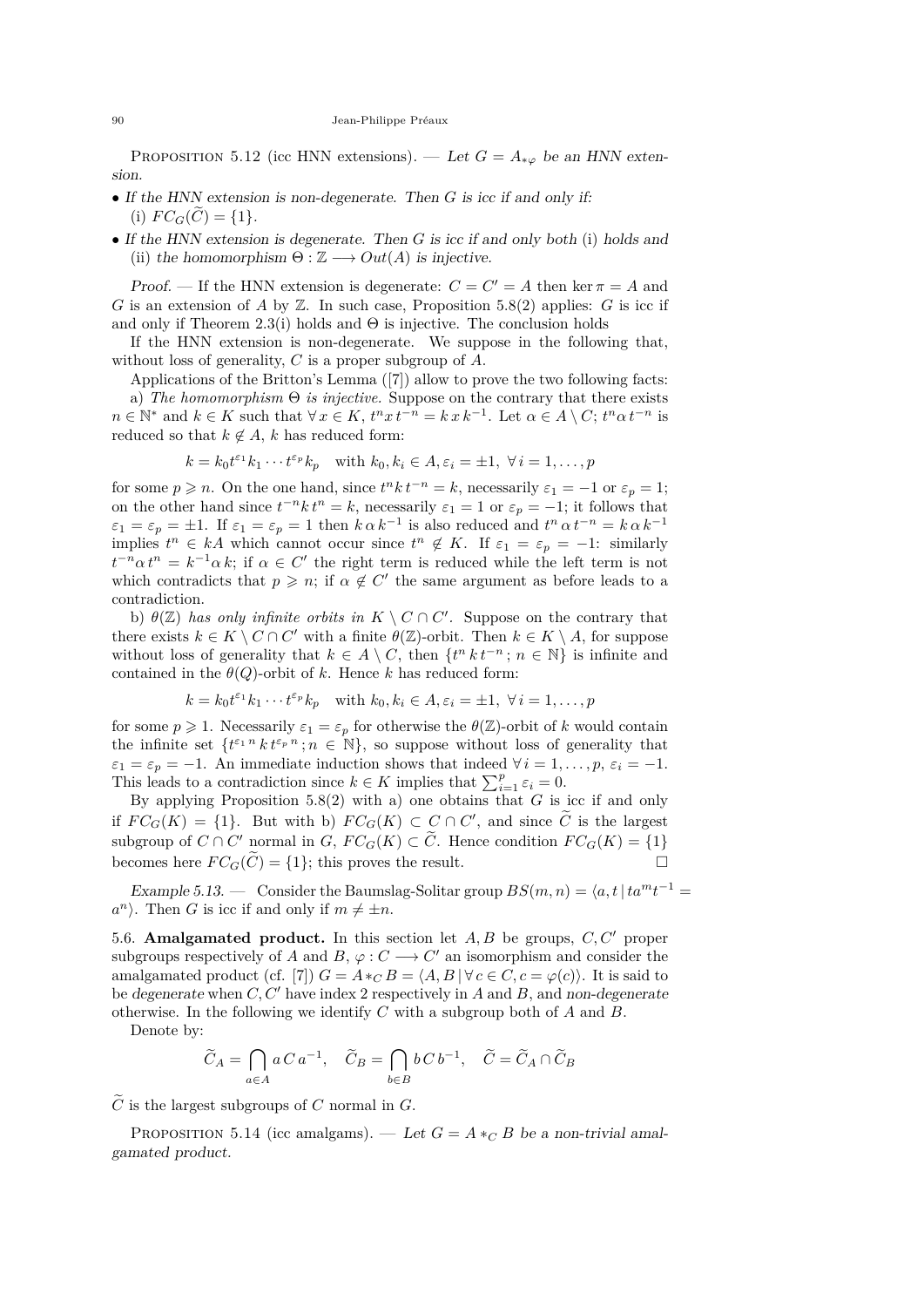- In case the amalgam is non-degenerate: *G* is icc if and only if: (i)  $FC_G(C) = \{1\}.$
- In case the amalgam is degenerate: here  $\tilde{C} = C$  and *G* decomposes as an extension:

$$
1 \longrightarrow C \longrightarrow G \longrightarrow \mathbb{Z}/2\mathbb{Z} * \mathbb{Z}/2\mathbb{Z} \longrightarrow 1
$$

and *G* is icc if and only if both (i) holds and:

(ii) the associated coupling  $\Theta : \mathbb{Z}/2\mathbb{Z} * \mathbb{Z}/2\mathbb{Z} \longrightarrow Out(C)$  is injective.

Proof. — Applications of the normal form theorem (cf. [\[7\]](#page-20-0)) allow to prove the following facts:

a) *Every element of*  $A \setminus \widetilde{C}$  *has an infinite G-conjugacy class.* Let  $a \in A \setminus C$  and  $b \in B \setminus C$ . Then the elements  $(ab)^n a (ab)^{-n}, n \in \mathbb{N}$  are pairwise disjoint elements of  $G_a$ , so that  $G_a$  is infinite. Now let  $x \in A \setminus C$ , a conjugate of *x* lies in  $(A \cup B) \setminus C$ so that  $G_x$  is infinite.

b) *If*  $[A : C] > 2$  *then every element of*  $G \setminus (A \cup B)$  *has an infinite conjugacy class.* Let  $u \in G \setminus (A \cup B)$ ; up to conjugacy by an element of  $A \cup B$  we suppose that *u* has reduced form  $u = a_1b_1 \cdots a_nb_n$  for some  $n \in \mathbb{N}^*$  with  $a_1 \in A$ ,  $b_1 \in B \setminus C$ and  $\forall i = 2, \ldots, n$ :  $a_i \in A \setminus C$  and  $b_i \in B \setminus C$ . Let  $b \in B \setminus C$  and  $a \in A \setminus C$  such that *a* and  $a_1^{-1}$  lie in different cosets of *A/C*. Then the elements  $(ba)^n u (ba)^{-n}$  for  $n \in \mathbb{N}$  are pairwise distinct elements in  $^G u$ , so that  $^G u$  is infinite.

We now distinguish two cases:

*First case: the degenerate case,*  $[A : C] = [B : C] = 2$ . In such a case,  $C = \widetilde{C}$ is normal in *A, B* and *G*. In case  $C = \{1\}$ ,  $G = \mathbb{Z}/2\mathbb{Z} * \mathbb{Z}/2\mathbb{Z}$  is not icc and  $\Theta$  :  $\mathbb{Z}/2\mathbb{Z} \ast \mathbb{Z}/2\mathbb{Z} \longrightarrow Out(C)$  is non-injective; otherwise *G* splits as:

$$
1 \longrightarrow C \longrightarrow A *_{C} B \longrightarrow \mathbb{Z}/2\mathbb{Z} * \mathbb{Z}/2\mathbb{Z} \longrightarrow 1 ,
$$

 $FC(\mathbb{Z}/2\mathbb{Z} * \mathbb{Z}/2\mathbb{Z})$  consists in the characteristic infinite cyclic subgroup. Note that  $\Theta$ :  $\mathbb{Z}/2\mathbb{Z} \ast \mathbb{Z}/2\mathbb{Z} \longrightarrow Out(C)$  is injective if and only if it is once restricted to  $FC(\mathbb{Z}/2\mathbb{Z}*\mathbb{Z}/2\mathbb{Z})$ . Note also that whenever  $\Theta$  is non-injective, *G* is not icc, since any element  $\neq 1$  of  $FC(\mathbb{Z}/2\mathbb{Z}*\mathbb{Z}/2\mathbb{Z})$  generates a finite index subgroup of  $\mathbb{Z}/2\mathbb{Z}*\mathbb{Z}/2\mathbb{Z}$ . Together with a) and Theorem [2.3,](#page-6-0) one obtains that *G* is icc if and only conditions (i) and (ii) hold.

*Second case: the non-degenerate case.* If  $\tilde{C} = \{1\}$  then on the one hand  $FC_G(\widetilde{C}) = \{1\}$  and on the other hand the facts a) and b) above prove that *G* is icc.

If  $\widetilde{C} \neq \{1\}$ , denote  $\overline{A} = A/\widetilde{C}$ ,  $\overline{B} = B/\widetilde{C}$  and  $\overline{C} = C/\widetilde{C}$ ; *G* decomposes as an extension:

$$
1 \longrightarrow \widetilde{C} \longrightarrow A *_{C} B \longrightarrow \overline{A} *_{\overline{C}} \overline{B} \longrightarrow 1
$$

and with the Correspondence Theorem (Theorem 2.28, [\[10\]](#page-20-0)), on the one hand,  $[\overline{A} : \overline{C}] = [A : C]$  and  $[\overline{B} : \overline{C}] = [B : C]$  and on the other  $\overline{C}$  does not contain any non-trivial subgroup normal in  $\overline{A} *_{\overline{C}} \overline{B}$ . With the facts a) and b) proved above,  $\overline{A} *_{\overline{C}} \overline{B}$  is icc. Therefore by applying Theorem [2.3](#page-6-0) together with a), *G* is icc if and only if  $FC(\widetilde{C}) = \{1\}.$ 

Example  $5.15.$   $\qquad$  A free product of non-trivial groups is either icc or an infinite dihedral group  $\mathbb{Z}/2\mathbb{Z} * \mathbb{Z}/2\mathbb{Z}$ .

#### **ACKNOWLEDGMENTS**

The author wishes to thank Pierre de la Harpe for having introduced him to the problem, for corrections on a preliminary draft version, for frequent conversations on the subject and for all his useful remarks and comments.